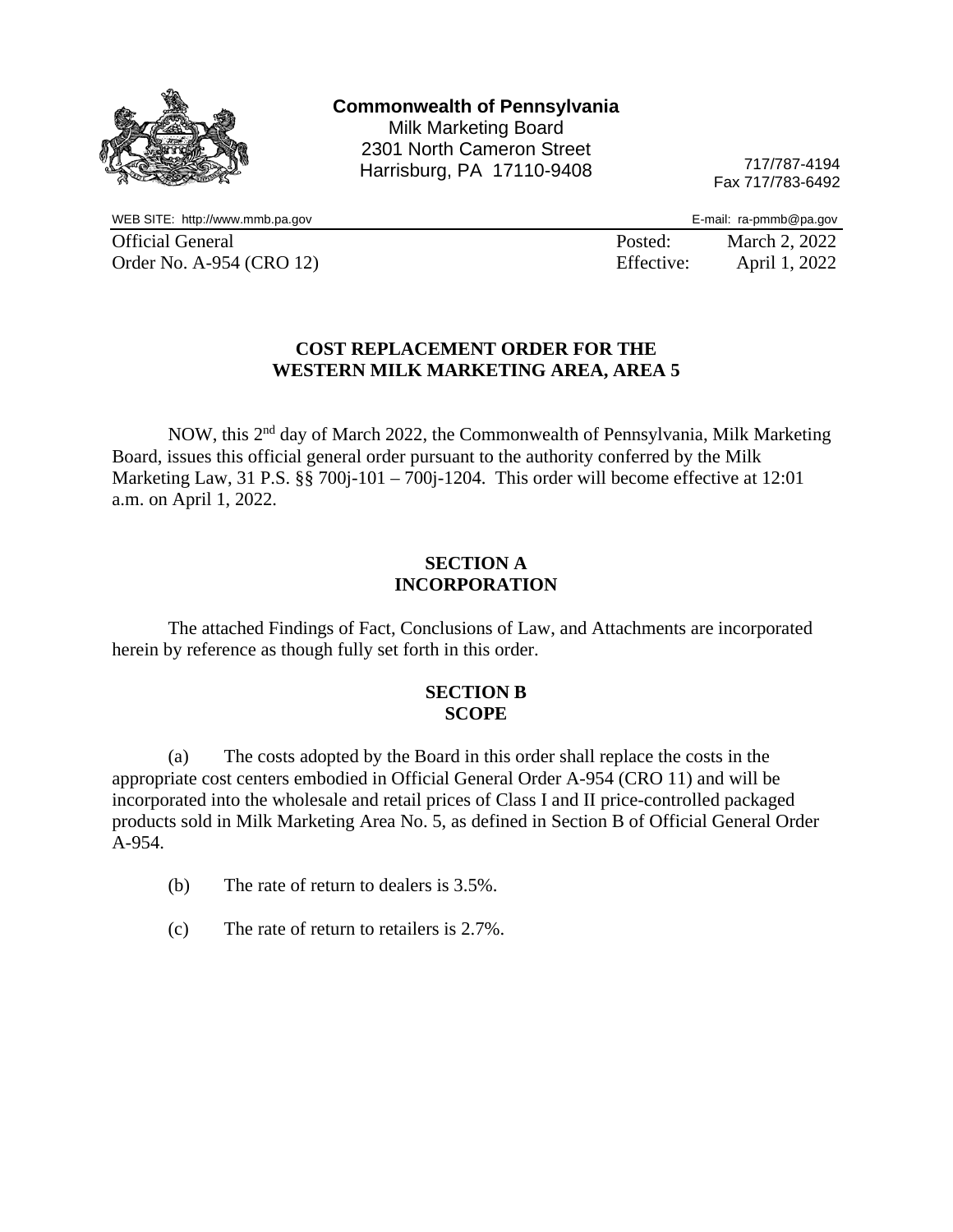### **SECTION C EFFECTIVENESS OF OFFICIAL GENERAL ORDER A-954**

All parts of Official General Order A-954 not inconsistent with Section B (relating to scope) continue in effect.

## PENNSYLVANIA MILK MARKETING BOARD

\_\_\_\_\_\_\_\_\_\_\_\_\_\_\_\_\_\_\_\_\_\_\_\_\_\_\_\_\_\_\_\_\_\_\_\_\_\_\_\_\_\_\_\_\_

\_\_\_\_\_\_\_\_\_\_\_\_\_\_\_\_\_\_\_\_\_\_\_\_\_\_\_\_\_\_\_\_\_\_\_\_\_\_\_\_\_\_\_\_\_

\_\_\_\_\_\_\_\_\_\_\_\_\_\_\_\_\_\_\_\_\_\_\_\_\_\_\_\_\_\_\_\_\_\_\_\_\_\_\_\_\_\_\_\_\_

Robert N. Barley, Chairman

James A. Van Blarcom, Member

Kristi R. Kassimer, Consumer Member

Date: March 2, 2022

## IF YOU REQUIRE THIS INFORMATION IN AN ALTERNATE FORMAT, PLEASE CALL 717-787-4194 OR 1-800-654-5984 (PA RELAY SERVICE FOR TDD USERS).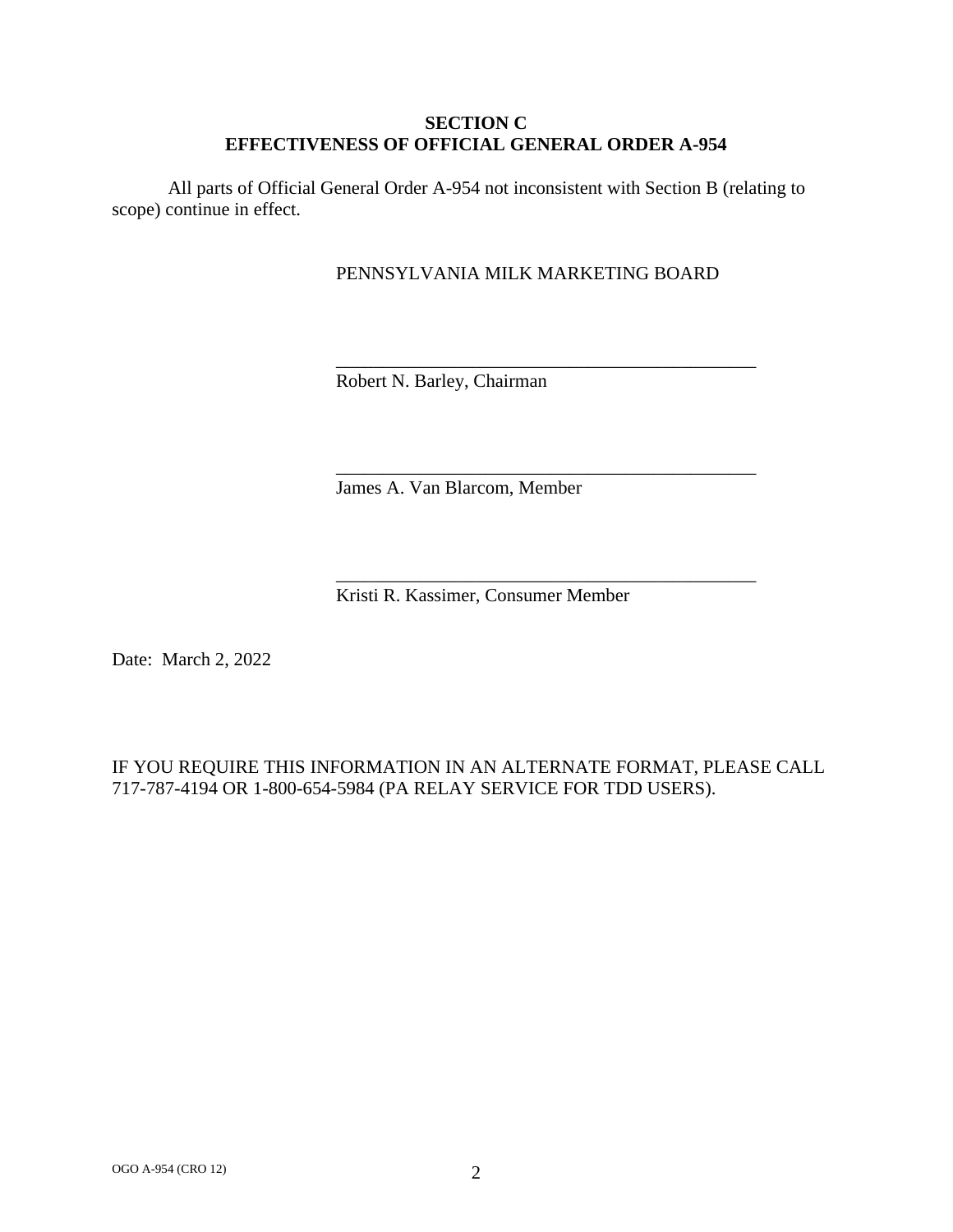### **FINDINGS OF FACT AND CONCLUSIONS OF LAW COST REPLACEMENT HEARING FOR MILK MARKETING AREA NO. 5**

## I. FINDINGS OF FACT

1. On February 2, 2022, the Pennsylvania Milk Marketing Board ("Board") convened a cost replacement hearing for Milk Marketing Area No. 5.

2. Notice of the hearing was published at 51 Pennsylvania Bulletin 7388 dated November 27, 2021. It was also mailed to those who have requested mailed notice of Board hearings via Board Bulletin No. 1600, dated November 15, 2021. The hearing notice enumerated the scope of evidence that the Board would receive.

3. The dealer cross-section used by both Board Staff and the Area 5 Milk Dealers (Dealers), the only parties to present dealer cost information, consisted of DFA Dairy Brands Fluid, LLC – Sharpsville; Galliker Dairy Company; Schneider's Dairy, Inc.; Turner Dairy Farms, Inc.; United Dairy, Inc.; and United Dairy – Fikes.

4. Carol Hardbarger, PhD, testified on behalf of Board Staff as an expert in milk industry statistics. Dr. Hardbarger testified that the dealer cross section was representative of the dealers doing business in Area 5. The cross section dealers accounted for 75.27 percent of sales into Area 5. Dr. Hardbarger testified that considering the top five selling products in Area 5, the cross section dealer sales were just slightly more than two percentage points more than all dealers. Jed Davis testified on behalf of Dealers as an expert in cost accounting and milk cost accounting. Mr. Davis testified that the cross section dealers processed, packaged, and delivered most of the price-controlled milk products in Area 5. He also testified that the cross section represented dealers that deliver to supermarkets, convenience stores, schools, institutions, and small retail outlets. Based on the testimony of Dr. Hardbarger and Mr. Davis, the Board finds that the dealer cross section used by both Board Staff and Dealers is representative of dealers doing business in Area 5.

5. Gary Gojsovich testified on behalf of Board Staff as an expert in milk industry cost accounting and regulation. Both Mr. Gojsovich and Mr. Davis testified that the crosssection dealers incurred a cost of \$0.3439 per point for processing, packaging, and delivering milk in 2020. Based on this uncontradicted testimony, the Board finds that the cross section dealers incurred a cost of \$0.3439 per point for processing, packaging, and delivery, and further finds that \$0.3439 is the processing, packaging, and delivery cost that should be used in this order.

6. Mr. Gojsovich and Mr. Davis testified to the following 2021 ingredient costs based on year 2020 pounds: Standard Milk - \$0.0000/lb; Reduced Fat Milk - \$0.0001/lb; Low Fat Milk - \$0.0001/lb; Non-Fat Milk - \$0.0007/lb; Flavored Milk - \$0.0388/lb; Flavored Reduced Fat Milk - \$0.0291/lb; Flavored Non-Fat Milk - \$0.0291/lb; Buttermilk - \$0.0228/lb; Egg Nog - \$0.1701/lb. The Board finds that these ingredient costs should be used in this order.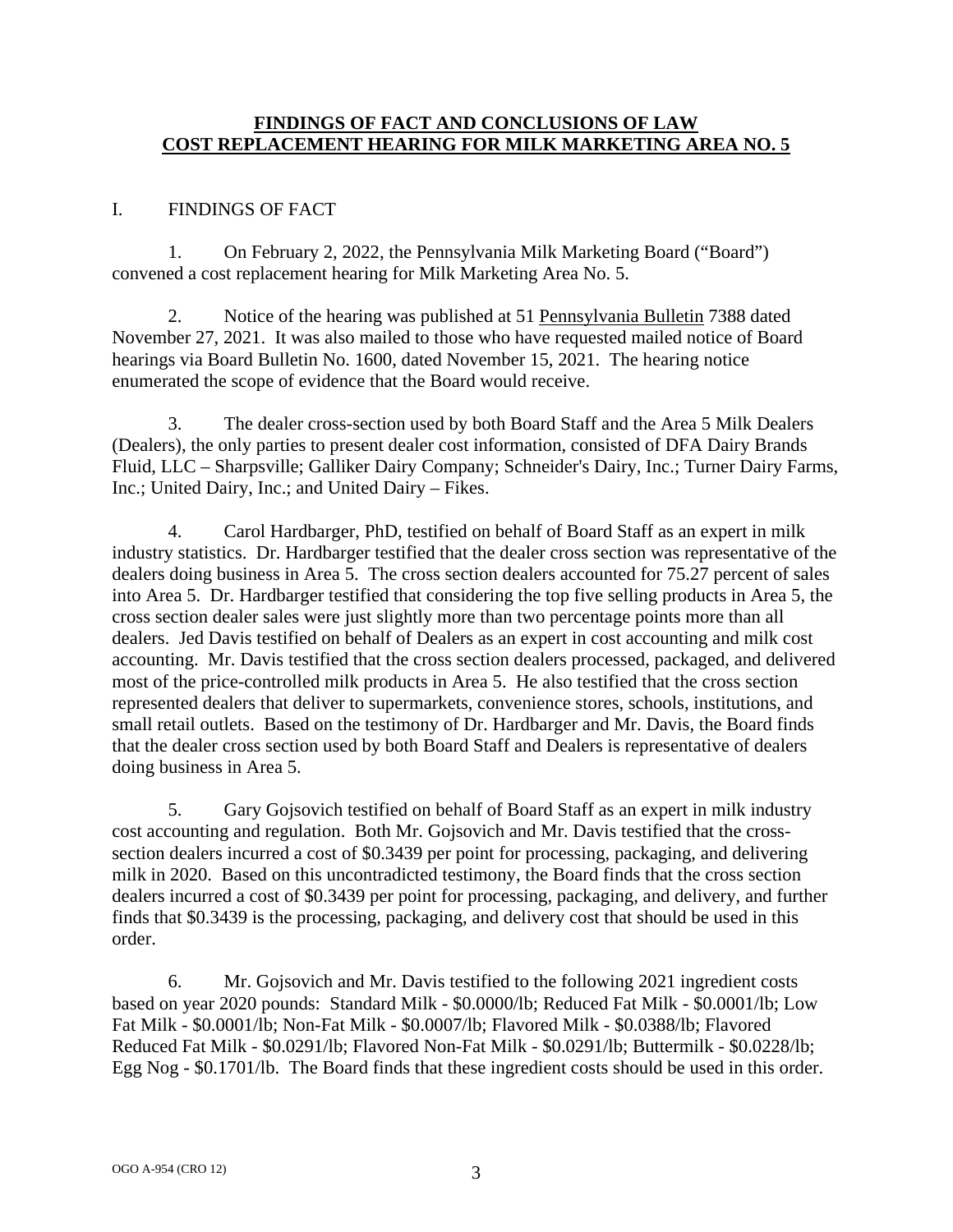7. Mr. Gojsovich and Mr. Davis presented concurring evidence regarding the cost update for labor, insurance, and utility costs of \$0.0166 per point between the first halves of 2020 and 2021. The Board finds that \$0.0166 per point should be used in this order.

8. Mr. Gojsovich and Mr. Davis recommended that the diesel fuel cost adjustment continue. The Board finds that the adjustment should continue, based on the methodology presented by Mr. Gojsovich in Staff Surrebuttal Exhibit 8 and attached to this order as Attachment 1.

9. Mr. Gojsovich and Mr. Davis recommended that the heating fuel cost adjustment continue. The Board finds that the adjustment should continue, based on the methodology presented by Mr. Gojsovich in Staff Surrebuttal Exhibit 9 and attached to this order as Attachment 2.

10. Mr. Gojsovich and Mr. Davis presented concurring evidence regarding the cost of shrinkage and sales of bulk products of \$(0.0003) per pound. Based on the uncontradicted and concurring testimony, the Board finds that the cost of shrinkage and sales of bulk products to be used in this order should be \$(0.0003) per pound.

11. Based on the concurring container costs evidence presented by Mr. Gojsovich and Mr. Davis, the Board finds that the following base container costs should be adopted for this order: Gallon (combined) - \$0.2226; Half Gallon - \$0.1651; Quart - \$0.1465; Pint - \$0.1302; Half Pint (paper) - \$0.0271; Half Pint (plastic) - \$0.0806; 12 Ounce - \$0.1165; 10 Ounce - \$0.0544; 4 Ounce - \$0.0282; Bulk Per Quart (Dispenser) - \$0.0733. Both Mr. Gojsovich and Mr. Davis testified that container costs should continue to be updated monthly; the Board agrees and finds that container costs should continue to be updated monthly. The Board also finds that the container shrinkage factors should continue to be utilized to calculate container costs.

Mr. Gojsvovish and Mr. Davis testified that a blended (or combined) container cost be used for products sold in containers that are available in both paper and plastic, except for half pint containers. They both also recommended that minimum resale prices for products sold in half pint containers should be calculated using the paper container cost for products sold in paper containers and by applying a plastic add-on for products sold in rigid plastic containers. The Board finds that the blended container concept should continue to be used, except for half pint containers. The Board finds that minimum resale prices for products sold in paper half pint containers should be calculated using the paper container cost and that minimum resale prices for products sold in rigid plastic containers should be calculated by applying a plastic add-on to the paper container cost. The Board further finds that the base plastic add-on is \$0.0535 and that the add-on should be adjusted monthly based on the monthly container cost surveys.

12. Both Mr. Gojsovich and Mr. Davis testified that the container efficiency adjustment should be updated.

Based on 2020 container sales and 2020 costs per point for the bottling, cold room, and delivery cost centers, Mr. Gojsovich and Mr. Davis arrived at the following container efficiency adjustments: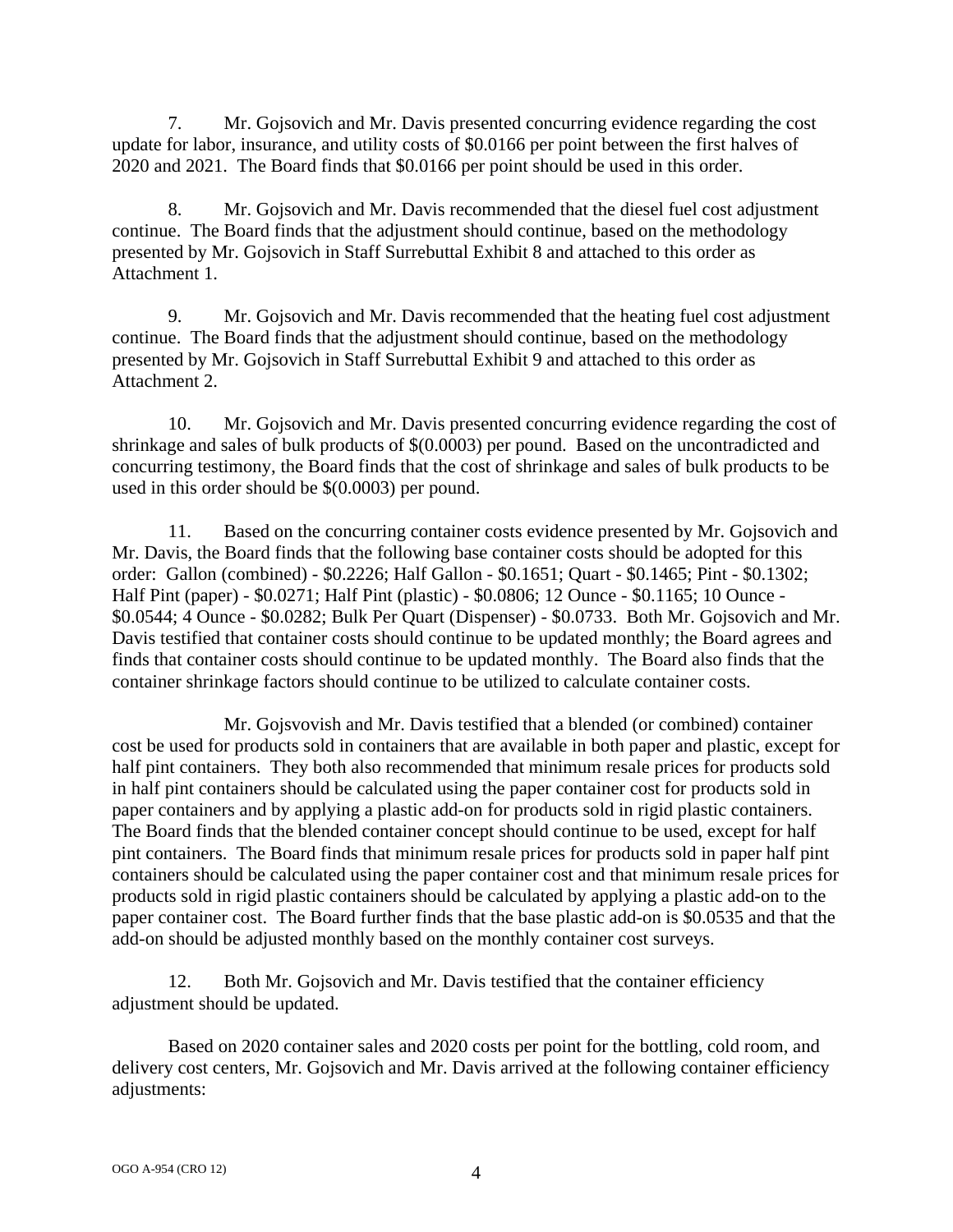| Gallon                        | \$(0.1003) |
|-------------------------------|------------|
| <b>Half Gallon</b>            | \$(0.0709) |
| Quart                         | \$0.1060   |
| Pint                          | \$0.0978   |
| 12 ounce                      | \$0.0754   |
| Half Pint (Plastic and Paper) | \$0.0289   |
| 4 ounce                       | \$0.0356   |
| Bulk (per quart)              | \$0.1137   |

The Board finds that the container efficiency adjustments should be updated as presented by Mr. Gojsovich and Mr. Davis.

13. No party presented evidence regarding Class II products. Mr. Davis recommended that the Board continue using the existing methodology to price Class II products. Since there was no proposal by any party to change Class II pricing and Mr. Davis recommended continuing the existing methodology, the Board finds that the current Class II pricing methodology shall continue.

14. Mr. Davis recommended that the dealer rate of return remain at 3.5%. He testified that the rate of return serves as an important factor in the ability of Pennsylvania's fluid milk processors to maintain and invest in their operations. Mr. Davis also testified that maintaining the current rate of return is important for consistency and stability during an uncertain and difficult time for the dairy industry.

Based on Mr. Davis's credible and uncontradicted testimony the Board finds that the dealer rate of return should remain at 3.5%.

15. An in-store handling costs hearing is pending. Therefore, no evidence was presented at this hearing regarding retail prices. Since no evidence was presented, the Board finds that the current retail rate of return of 2.7% should remain in place and further finds that the monthly CPI adjustment to current in-store handling costs remain in effect.

16. Mr. Gojsovich testified that the cost replacement process would result in the minimum retail price of a gallon of 2% milk increasing \$0.09. He testified that the majority of that increase was attributable to the increase in the cost update adjustment from year 2019 to year 2020.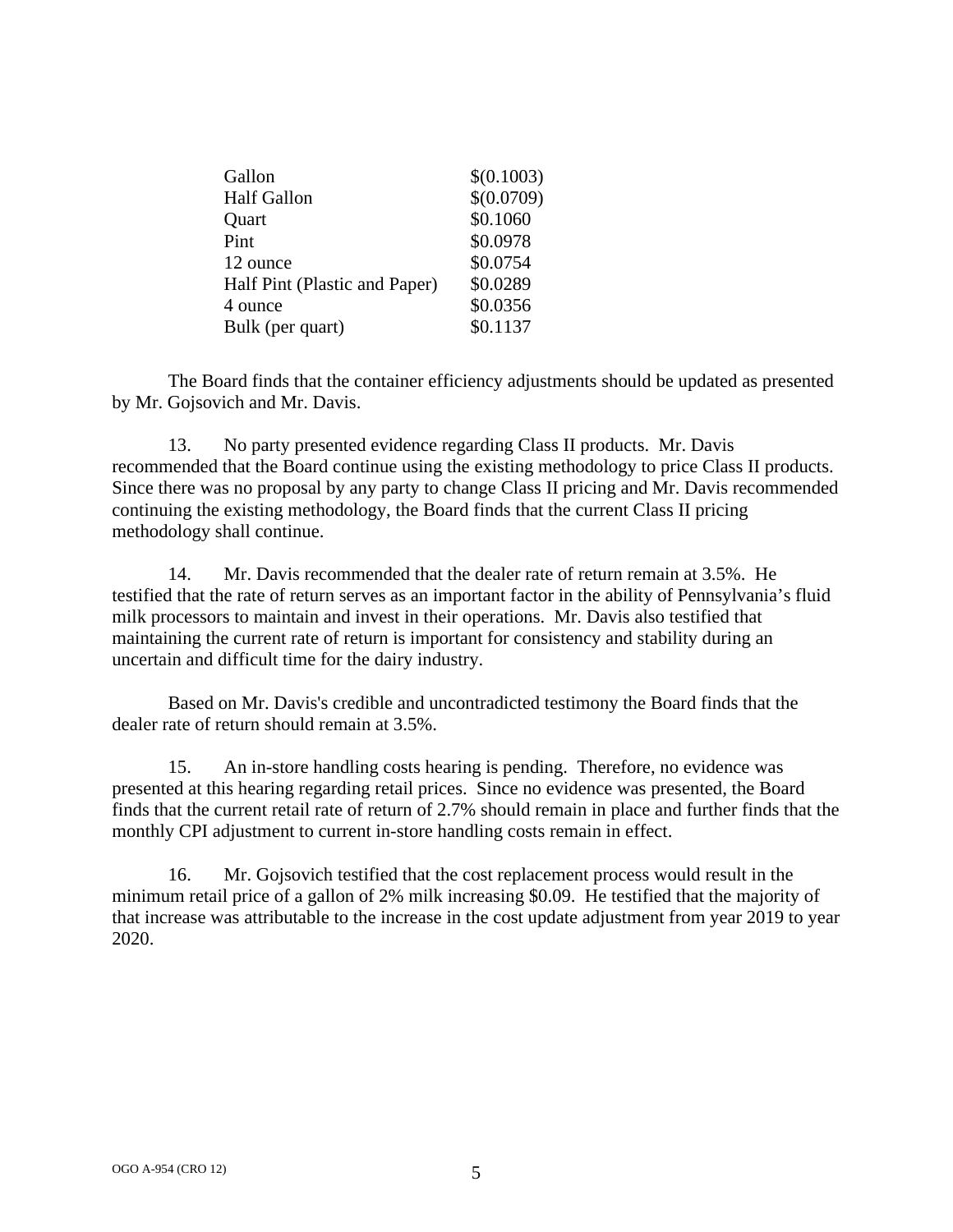II. CONCLUSIONS OF LAW

1. The February 2, 2022, cost replacement hearing for Milk Marketing Area No. 5 was held pursuant to authority granted to the Board in section 801 of the Milk Marketing Law (Law), 31 P.S. § 700j-801.

2. The hearing was held following adequate notice, and all interested persons were given a reasonable opportunity to be heard.

3. The cross-section used to establish dealer costs met the requirement of representativeness of section 801 of the Law.

4. In establishing the attached order, the Board has considered the entire record and has concluded that the adoption of this order is supported by a preponderance of the evidence and is reasonable and appropriate under section 801 of the Law, subject to any revisions or amendments the Board may make in the manner set forth in the Law.

## PENNSYLVANIA MILK MARKETING BOARD

\_\_\_\_\_\_\_\_\_\_\_\_\_\_\_\_\_\_\_\_\_\_\_\_\_\_\_\_\_\_\_\_\_\_\_\_\_\_\_\_\_

\_\_\_\_\_\_\_\_\_\_\_\_\_\_\_\_\_\_\_\_\_\_\_\_\_\_\_\_\_\_\_\_\_\_\_\_\_\_\_\_\_

Robert N. Barley, Chairman

James A. Van Blarcom, Member

\_\_\_\_\_\_\_\_\_\_\_\_\_\_\_\_\_\_\_\_\_\_\_\_\_\_\_\_\_\_\_\_\_\_\_\_\_\_\_\_\_ Kristi R. Kassimer, Consumer Member

Date: March 2, 2022

IF YOU REQUIRE THIS INFORMATION IN AN ALTERNATE FORMAT, PLEASE CALL (717) 787-4194 OR 1-800-654-5984 (PA RELAY SERVICE FOR TDD USERS).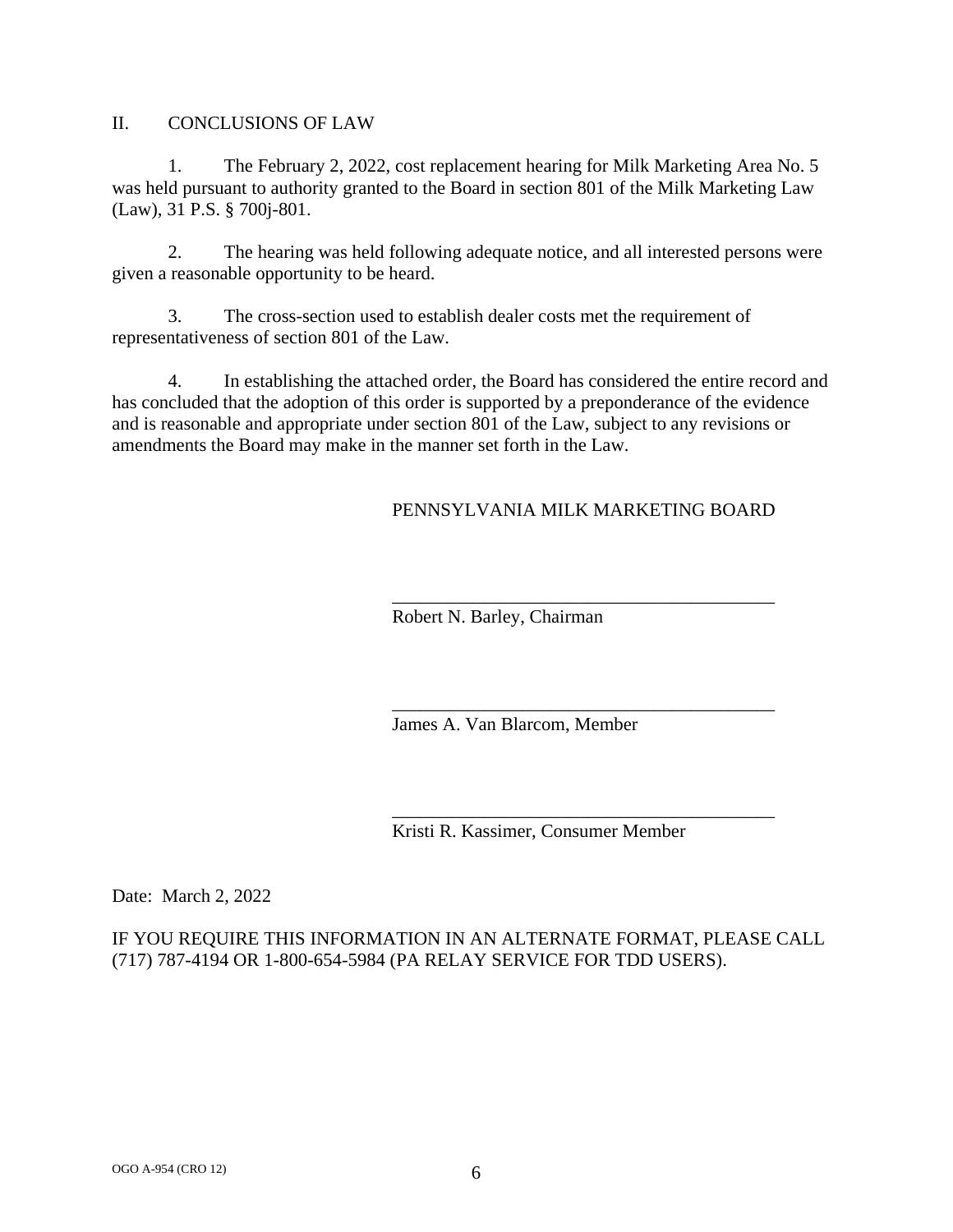Attachment 1

# **PENNSYLVANIA MILK MARKETING BOARD MILK MARKETING AREA 5**

## **Diesel Fuel Costs Adjustment Update of Diesel Fuel Costs from YEAR 2020 to OCTOBER 2021**

| 8. Change in Diesel Fuel Costs per Delivery Point<br>(Line $6 \div$ Line 7)            | \$<br>0.0044    |
|----------------------------------------------------------------------------------------|-----------------|
| 7. Weighted Delivery Points - YEAR 2020                                                | 189,718,292     |
| (Line 5 - Line 1)<br>6. Change in Diesel Fuel Costs from YEAR 2020 to OCTOBER 2021     | \$<br>826,891   |
| 5. Presumed Diesel Fuel Costs - OCTOBER 2021<br>$((Line 1 X Line 4) + Line 1)$         | \$<br>3,337,947 |
| 4. Percent Change In Diesel Fuel Price per Gallon<br>$((Line 3 - Line 2) \div Line 2)$ | 32.93%          |
| 3. On-Highway Diesel Price per Gallon - OCTOBER 2021 (1)                               | \$<br>3.730     |
| 2. Average On-Highway Diesel Price per Gallon - YEAR 2020 (1)                          | \$<br>2.806     |
| 1. Weighted Diesel Fuel Costs - YEAR 2020                                              | \$<br>2,511,056 |

Footnote:

1. Source: 'Weekly Retail On-Highway Diesel Prices' per Energy Information Administration website. web address = https://www.eia.gov/dnav/pet/pet\_pri\_gnd\_dcus\_r1y\_w.htm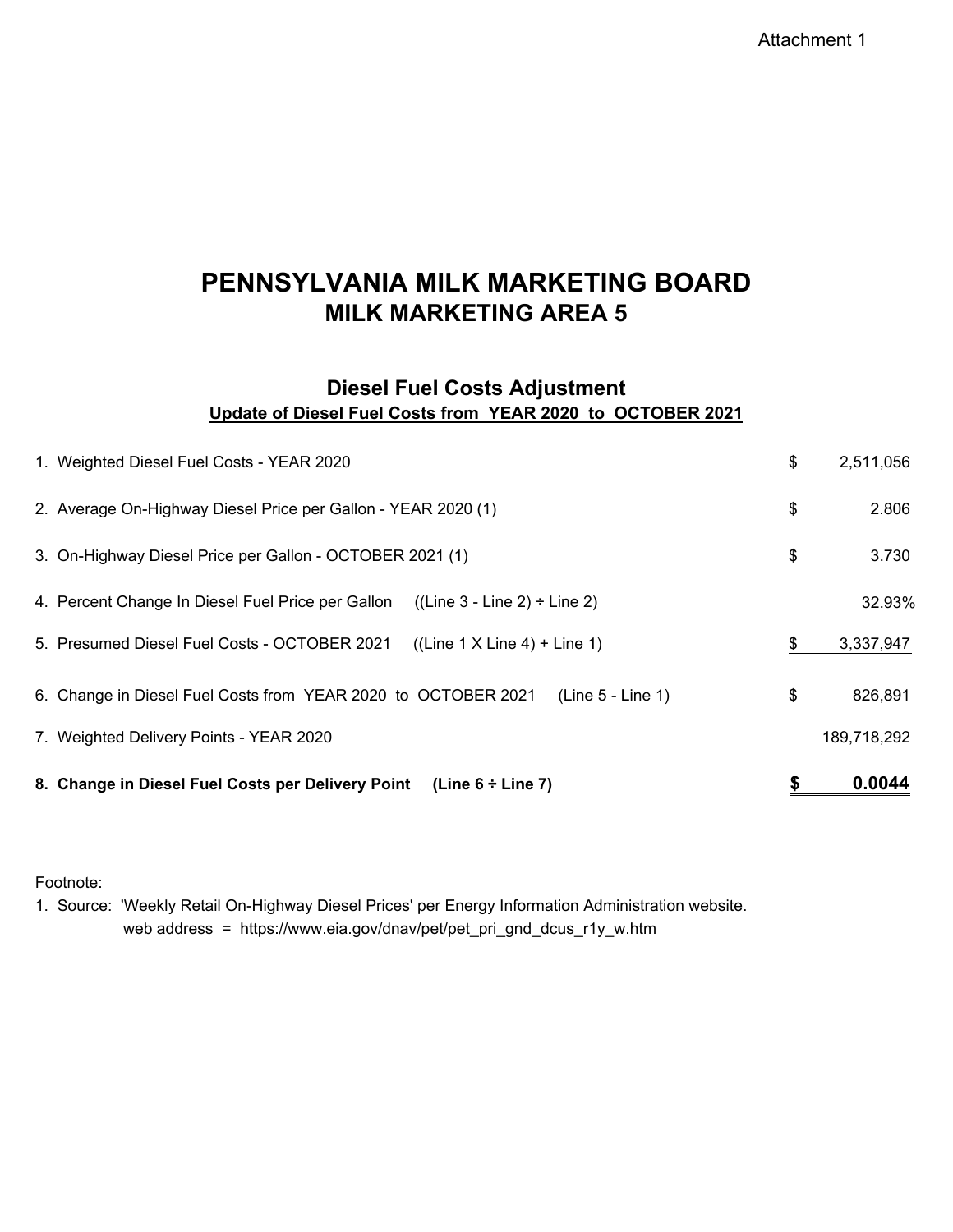Attachment 2

# **MILK MARKETING AREA 5 PENNSYLVANIA MILK MARKETING BOARD**

## **Heating Fuel Costs Adjustment Update of Heating Fuel Costs from YEAR 2020 to AUGUST 2021**

| 8. Change in Heating Fuel Costs per S&P Point<br>(Line 6 ÷ Line 7)                   | \$<br>(0.0001)  |
|--------------------------------------------------------------------------------------|-----------------|
| 7. Weighted Standardization & Pasteurization (S&P) Points - YEAR 2020                | 179,225,368     |
| 6. Change in Heating Fuel Costs from YEAR 2020 to AUGUST 2021<br>$(Line 5 - Line 1)$ | \$<br>(11, 928) |
| 5. Presumed Heating Fuel Costs - AUGUST 2021 ((Line 1 X Line 4) + Line 1)            | \$<br>220,586   |
| 4. Percent Change In Natural Gas Price<br>$((Line 3 - Line 2) \div Line 2)$          | $-5.13%$        |
| 3. Pennsylvania Average Natural Gas Price - Industrial - AUGUST 2021 (1)             | \$<br>7.58      |
| 2. Pennsylvania Average Natural Gas Price - Industrial - YEAR 2020 (1)               | \$<br>7.99      |
| 1. Weighted Heating Fuel Costs - YEAR 2020                                           | \$<br>232,514   |

Footnote:

1. Source: Pennsylvania Natural Gas Industrial Price per Energy Information Administration website. web address = https://www.eia.gov/dnav/ng/ng\_pri\_sum\_dcu\_SPA\_m.htm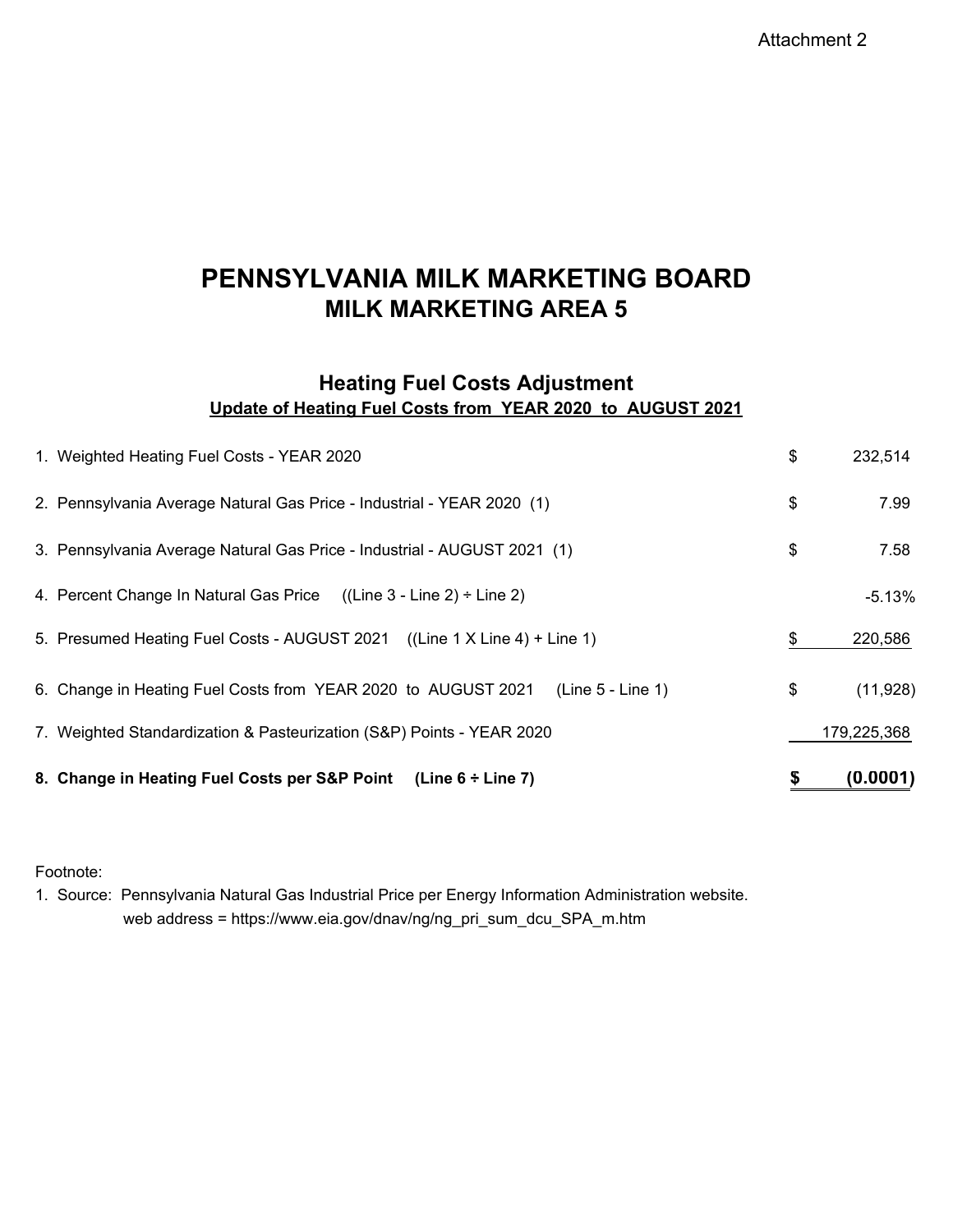### **MILK COSTS BEFORE PACKAGINGDECEMBER 2021 MILK PRICES**

|                       |   | Class I |
|-----------------------|---|---------|
| <b>Skim Rate</b>      |   | 16 24   |
| <b>Butterfat Rate</b> | Ф | 2 1543  |

|                                  | А                                | в                  |                  | D              | Е                       |                        | G                | н         |            |                  | Κ                     |
|----------------------------------|----------------------------------|--------------------|------------------|----------------|-------------------------|------------------------|------------------|-----------|------------|------------------|-----------------------|
|                                  |                                  |                    | $(B \div A)$     | $(A - B)$      | <b>BF Rate)</b><br>(B X | $(D \times$ Skim Rate) | $(E + F)$        | $(G + A)$ | (EX. 4)    | (EX. 5)          | $(H + I + J)$         |
| <b>Product</b>                   | Product                          |                    | <b>Butterfat</b> | <b>Skim</b>    | <b>Butterfat</b>        | <b>Skim</b>            | Total            | Cost per  | Ingredient | <b>Bulk Sale</b> | Total                 |
| <b>Description</b>               | Pounds                           | <b>Pounds</b>      | Percentage       | Pounds         | Value                   | Value                  | Value            | Pound     | Cost       | (Profit)/Loss    | <b>Cost per Pound</b> |
|                                  |                                  |                    |                  |                |                         |                        |                  |           |            |                  |                       |
| <b>Standard Milk</b>             | 71.982.340                       | 2,344,952          | 3.2577%          | 69.637.388 \$  | 5,051,730               | 11.309.112             | 16.360.842 \$    | 0.2273    |            | (0.0003)         | 0.2270                |
| Reduced Fat (2%) Milk            | 114.636.210                      | 2.210.473          | .9283%           | 112.425.737 \$ | 4.762.022               | 18.257.940             | 23,019,962       | 0.2008    | 0.0001     | (0.0003)         | 0.2006                |
| Low Fat (1%) Milk                | 35,055,673                       | 332,047            | 0.9472%          | 34.723.626     | 715,329                 | 5.639.117              | $6.354.446$ \ \$ | 0.1813    | 0.0001     | (0.0003)         | 0.1811                |
| Non Fat (Skim) Milk              | 24.142.568                       | 26,234             | 0.1087%          | 24.116.334 \$  | 56,516                  | 3.916.493              | 3.973.009        | 0.1646    | 0.0007     | (0.0003)         | 0.1650                |
| <b>Flavored Milk</b>             | 16,566,039<br>563,043<br>3.3988% |                    | 16,002,996       | ,212,964       | 2,598,887               | 3.811.851              | 0.2301           | 0.0388    | (0.0003)   | 0.2686           |                       |
| <b>Flavored Reduced Fat Milk</b> | 17,913,740                       | 181,372<br>1.0125% |                  | 17,732,368     | 390,730                 | 2,879,737              | 3.270.467        | 0.1826    | 0.0291     | (0.0003)         | 0.2114                |
| <b>Flavored NONFAT Milk</b>      | 6.152.512                        | 16,207             | 0.2634%          | 6.136.305      | 34.915                  | 996,536                | 1.031.451        | 0.1676    | 0.0291     | (0.0003)         | 0.1964                |
| <b>Buttermilk</b>                | ,184,635                         | 23,656             | 1.9969%          | ,160,979       | 50,962                  | 188,543                | 239,505          | 0.2022    | 0.0228     | (0.0003)         | 0.2247                |
| Egg Nog                          | 713,490                          | 46,608             | 6.5324%          | 666,882        | 100,408                 | 108,302                | 208,710          | 0.2925    | 0.1701     | (0.0003)         | 0.4623                |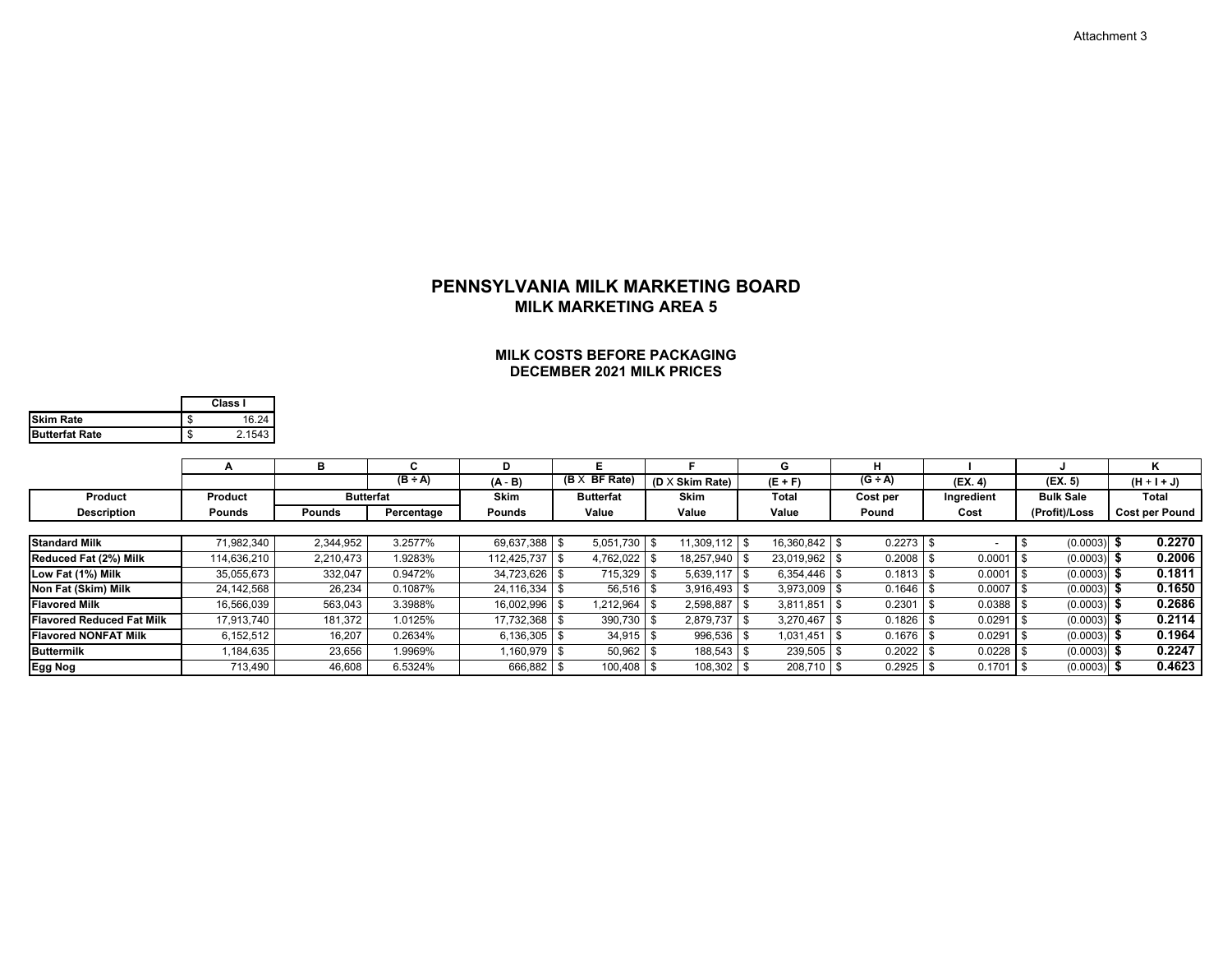#### **WHOLESALE PRICE BUILDUPDECEMBER 2021 MILK PRICES**

|                       |                       |                | A            |     | B         | C.                           |              | D                        |                | E          |            | F                     |     | G      |    | н                 |          |               |            | J.               |            | κ             |     | L         |            | M          |
|-----------------------|-----------------------|----------------|--------------|-----|-----------|------------------------------|--------------|--------------------------|----------------|------------|------------|-----------------------|-----|--------|----|-------------------|----------|---------------|------------|------------------|------------|---------------|-----|-----------|------------|------------|
|                       |                       |                | <b>EX. 6</b> |     | EX. 3     | EXS. 7, 8 & 9 <sup>(1)</sup> |              | EX. 10                   |                | EX. 2      |            | $(A+B+C+D+E)$         |     |        |    | $(F + G)$         |          |               |            |                  |            | $(H + I + J)$ |     |           |            | $(K - L)$  |
|                       |                       |                |              |     |           | Cost Update &                |              | Container                |                |            |            |                       |     | Dealer |    |                   |          | Less:         |            | Plus:            |            | Proposed      |     | Current   |            |            |
| ÷                     | Container             |                | <b>Milk</b>  |     | Container | <b>Energy Add-On</b>         |              | Efficiency               |                | Processing |            | Average               |     | Profit |    | <b>Price with</b> |          | Average       |            | <b>High Cost</b> |            | Wholesale     |     | Wholesale |            | Increase   |
|                       | Size                  |                | Cost         |     | Cost      | <b>Adjustments</b>           |              | Adjustment               |                | Cost       |            | <b>Delivered Cost</b> |     | 3.50%  |    | Profit            |          | Delivery      |            | Delivery         |            | Price         |     | Price     |            | (Decrease) |
|                       |                       |                |              |     |           |                              |              |                          |                |            |            |                       |     |        |    |                   |          |               |            |                  |            |               |     |           |            |            |
|                       | <b>GALLON</b>         | \$             | 1.9522       | \$  | 0.2637    | \$<br>0.0936                 | \$           | $(0.1003)$ \$            |                | 1.3756     | $\sqrt{3}$ | 3.5848                | \$  | 0.1300 | \$ | $3.7148$ \$       |          | (0.5220)      | $\sqrt{3}$ | 0.9748           | <b>S</b>   | 4.1676        | \$  | 4.0609    | $\sqrt{3}$ | 0.1067     |
|                       | 1/2 GALLON            | \$             | 0.976'       | \$  | 0.1957    | \$<br>0.0468                 | \$           | (0.0709)                 | \$             | 0.6878     | Ŝ.         | 1.8355                | \$  | 0.0666 | \$ | 1.9021            | \$       | (0.2610)      | \$         | 0.4874           | \$         | 2.1285        | \$  | 2.0705    | \$         | 0.0580     |
| STANDARD (WHOLE)      | <b>QUART</b>          | \$             | 0.4881       | \$  | 0.1557    | \$<br>0.0234                 |              | 0.1060                   |                | 0.3439     | \$         | 1.1171                | \$  | 0.0405 | \$ | 1.1576            | \$       | (0.1305)      | \$         | 0.2437           | \$         | 1.2708        | \$  | 1.2168    | \$         | 0.0540     |
|                       | <b>PINT</b>           | \$             | 0.2440       | \$  | 0.1465    | \$<br>0.0117                 | \$           | 0.0978                   | Ŝ.             | 0.1720     | \$         | 0.6720                | \$  | 0.0244 | \$ | 0.6964            | \$       | (0.0653)      | \$         | 0.1219           | \$         | 0.7530        | \$  | 0.7280    | \$         | 0.0250     |
|                       | <b>12 OUNCE</b>       | \$             | 0.1830       | \$  | 0.1165    | \$<br>0.0088                 | \$           | 0.0754                   | \$             | 0.1290     | \$         | 0.5127                | \$  | 0.0186 | \$ | 0.5313            | \$       | (0.0489)      | \$         | 0.0914           | \$         | 0.5738        | \$  | 0.5531    | \$         | 0.0207     |
|                       | <b>10 OUNCE</b>       | \$             | 0.1525       | \$  | 0.0544    | \$<br>0.0073                 | \$           |                          | \$             | 0.1075     | \$         | 0.3217                | \$  | 0.0117 | \$ | 0.3334            | \$       | $(0.0435)$ \$ |            | 0.0812           | \$         | 0.3711        | \$  | 0.3634    | \$         | 0.0077     |
|                       | 1/2 PINT              | \$             | 0.1220       | \$  | 0.0300    | \$<br>0.0059                 | \$           | 0.0289                   | \$             | 0.0860     | \$         | 0.2728                | \$  | 0.0099 | \$ | 0.2827            | \$       | (0.0326)      | \$         | 0.0609           | \$         | 0.3110        | \$  | 0.3027    | \$         | 0.0083     |
|                       | <b>4 OUNCE</b>        |                | 0.0610       | \$  | 0.0287    | \$<br>0.0029                 | \$           | 0.0356                   | \$             | 0.0430     | \$         | 0.1712                | \$  | 0.0062 | \$ | 0.1774            | \$       | (0.0163)      | $\sqrt{3}$ | 0.0305           | \$         | 0.1916        | \$  | 0.1839    | \$         | 0.0077     |
|                       | <b>Bulk per Quart</b> |                | 0.4881       | \$  | 0.0742    | \$<br>0.0234                 | \$           | 0.1137                   | \$             | 0.3439     | \$         | 1.0433                | \$  | 0.0378 | \$ | 1.0811            | l \$     | $(0.1305)$ \$ |            | 0.2437           | \$         | 1.1943        | \$  | 1.1751    | \$         | 0.0192     |
|                       |                       |                |              |     |           |                              |              |                          |                |            |            |                       |     |        |    |                   |          |               |            |                  |            |               |     |           |            |            |
|                       | <b>GALLON</b>         | \$             | 1.7292       | \$  | 0.2637    | \$<br>0.0936                 | \$           | $(0.1003)$ \$            |                | 1.3756     |            | 3.3618                | \$  | 0.1219 | \$ | 3.4837            | \$       | (0.5220)      | \$         | 0.9748           | \$         | 3.9365        | \$  | 3.8289    | \$         | 0.1076     |
|                       | 1/2 GALLON            | \$             | 0.8646       | \$  | 0.1957    | \$<br>0.0468                 | £.           | (0.0709)                 | \$             | 0.6878     | \$         | 1.7240                | \$  | 0.0625 | \$ | 1.7865            | \$       | (0.2610)      | \$         | 0.4874           | \$         | 2.0129        | \$  | 1.9546    | \$         | 0.0583     |
|                       | QUART                 | \$             | 0.4323       | \$  | 0.1557    | \$<br>0.0234                 | \$           | 0.1060                   | \$             | 0.3439     | \$         | 1.0613                | \$  | 0.0385 | \$ | 1.0998            | \$       | $(0.1305)$ \$ |            | 0.2437           | \$         | 1.2130        | \$  | 1.1588    | \$         | 0.0542     |
|                       | <b>PINT</b>           |                | 0.2161       | \$  | 0.1465    | \$<br>0.0117                 | $\mathbf{f}$ | 0.0978                   | \$             | 0.1720     | \$         | 0.6441                | \$  | 0.0234 | \$ | 0.6675            | l \$     | $(0.0653)$ \$ |            | 0.1219           | \$         | 0.7241        | \$  | 0.6990    | \$         | 0.0251     |
|                       | <b>12 OUNCE</b>       | \$             | 0.1621       | \$  | 0.1165    | \$<br>0.0088                 | £            | 0.0754                   | \$             | 0.1290     | \$         | 0.4918                | \$  | 0.0178 | \$ | 0.5096            | \$       | (0.0489)      | \$         | 0.0914           | \$         | 0.5521        | S   | 0.5313    | \$         | 0.0208     |
|                       | <b>10 OUNCE</b>       | \$             | 0.1351       | \$  | 0.0544    | \$<br>0.0073                 | \$           |                          | \$             | 0.1075     | \$         | 0.3043                | \$  | 0.0110 | \$ | 0.3153            | \$       | (0.0435)      | \$         | 0.0812           | \$         | 0.3530        | \$  | 0.3453    | \$         | 0.0077     |
|                       | 1/2 PINT              | \$             | 0.1081       | \$  | 0.0300    | \$<br>0.0059                 | \$           | 0.0289                   | \$             | 0.0860     | \$         | 0.2589                | \$  | 0.0094 | \$ | 0.2683            | \$       | $(0.0326)$ \$ |            | 0.0609           | \$         | 0.2966        | \$  | 0.2882    | \$         | 0.0084     |
| REDUCED FAT (2%)      | <b>4 OUNCE</b>        | \$             | 0.0540       | \$  | 0.0287    | \$<br>0.0029                 | \$           | 0.0356                   | \$             | 0.0430     | \$         | 0.1642                | \$  | 0.0060 | \$ | 0.1702            | <b>S</b> | $(0.0163)$ \$ |            | 0.0305           | \$         | 0.1844        | \$  | 0.1767    | \$         | 0.0077     |
|                       | <b>Bulk per Quart</b> |                | 0.4323       | \$  | 0.0742    | \$<br>0.0234                 | £            | 0.1137                   | \$             | 0.3439     |            | 0.9875                | \$  | 0.0358 | \$ | 1.0233            | \$       | (0.1305)      | \$         | 0.2437           | \$         | 1.1365        | \$  | 1.1170    | \$         | 0.0195     |
|                       |                       |                |              |     |           |                              |              |                          |                |            |            |                       |     |        |    |                   |          |               |            |                  |            |               |     |           |            |            |
|                       | <b>GALLON</b>         | \$             | 1.561'       | \$  | 0.2637    | \$<br>0.0936                 | \$           | $(0.1003)$ \$            |                | 1.3756     | <b>S</b>   | 3.1937                | \$  | 0.1158 | \$ | 3.3095            | l \$     | (0.5220)      | \$         | 0.9748           | \$         | 3.7623        | \$  | 3.6547    | <b>S</b>   | 0.1076     |
|                       | 1/2 GALLON            | \$             | 0.7805       | \$  | 0.1957    | \$<br>0.0468                 | £.           | (0.0709)                 | \$             | 0.6878     | \$         | 1.6399                | \$  | 0.0595 | \$ | 1.6994            | \$       | (0.2610)      | \$         | 0.4874           | \$         | 1.9258        | \$  | 1.8674    | \$         | 0.0584     |
|                       | QUART                 | \$             | 0.3903       | \$  | 0.1557    | \$<br>0.0234                 |              | 0.1060                   | \$             | 0.3439     | \$         | 1.0193                |     | 0.0370 | \$ | 1.0563            | \$       | (0.1305)      | \$         | 0.2437           | \$         | 1.1695        | \$  | 1.1153    | \$         | 0.0542     |
| LOW FAT (1%)          | PINT                  | $\mathfrak{S}$ | 0.1951       | \$  | 0.1465    | \$<br>0.0117                 | \$           | 0.0978                   | \$             | 0.1720     | l \$       | 0.6231                | \$  | 0.0226 | \$ | 0.6457            | <b>S</b> | $(0.0653)$ \$ |            | 0.1219           | \$         | 0.7023        | \$  | 0.6772    | $\sqrt{3}$ | 0.0251     |
|                       | <b>12 OUNCE</b>       |                | 0.1464       | \$  | 0.1165    | \$<br>0.0088                 | £.           | 0.0754                   | \$             | 0.1290     | \$         | 0.4761                | \$  | 0.0173 | \$ | 0.4934            | \$       | (0.0489)      | \$         | 0.0914           | \$         | 0.5359        | \$  | 0.5150    | \$         | 0.0209     |
|                       | <b>10 OUNCE</b>       | \$             | 0.1220       | \$  | 0.0544    | \$<br>0.0073                 | \$           |                          | \$             | 0.1075     | \$         | 0.2912                |     | 0.0106 | \$ | 0.3018            | \$       | (0.0435)      | <b>S</b>   | 0.0812           | \$         | 0.3395        | \$  | 0.3317    | \$         | 0.0078     |
|                       | 1/2 PINT              | \$             | 0.0976       | Ŝ.  | 0.0300    | \$<br>0.0059                 | \$           | 0.0289                   | \$             | 0.0860     | Ŝ.         | 0.2484                | \$  | 0.0090 | \$ | $0.2574$ \$       |          | $(0.0326)$ \$ |            | 0.0609           | $\sqrt{3}$ | 0.2857        | \$  | 0.2773    | \$         | 0.0084     |
|                       | <b>4 OUNCE</b>        |                | 0.0488       | \$  | 0.0287    | \$<br>0.0029                 | £            | 0.0356                   | \$             | 0.0430     | \$         | 0.1590                | \$  | 0.0058 | \$ | 0.1648            | \$       | (0.0163)      | \$         | 0.0305           | \$         | 0.1790        | \$  | 0.1712    | \$         | 0.0078     |
|                       | <b>Bulk per Quart</b> |                | 0.3903       | \$  | 0.0742    | \$<br>0.0234                 | \$           | 0.1137                   | \$             | 0.3439     | \$         | 0.9455                | \$  | 0.0343 | \$ | 0.9798            | \$       | $(0.1305)$ \$ |            | 0.2437           | \$         | 1.0930        | \$  | 1.0735    | \$         | 0.0195     |
|                       |                       |                |              |     |           |                              |              |                          |                |            |            |                       |     |        |    |                   |          |               |            |                  |            |               |     |           |            |            |
|                       | <b>GALLON</b>         | \$             | 1.4240       | \$  | 0.2637    | \$<br>0.0936                 |              | (0.1003)                 | \$             | 1.3756     | \$         | 3.0566                | \$. | 0.1109 | -S | 3.1675            | Ŝ.       | (0.5220)      | \$         | 0.9748           | \$.        | 3.6203        | \$  | 3.5126    | \$         | 0.1077     |
|                       | 1/2 GALLON            | \$             | 0.7120       | \$  | 0.1957    | \$<br>0.0468                 |              | (0.0709)                 | $\mathcal{S}$  | 0.6878     | \$         | 1.5714                |     | 0.0570 | \$ | 1.6284            | \$       | $(0.2610)$ \$ |            | 0.4874           | \$         | 1.8548        | Ŝ   | 1.7965    | \$         | 0.0583     |
|                       | QUART                 | \$             | 0.3560       | \$  | 0.1557    | \$<br>0.0234                 | \$           | 0.1060                   | \$             | 0.3439     | \$         | 0.9850                | \$  | 0.0357 | \$ | 1.0207            | l \$     | $(0.1305)$ \$ |            | 0.2437           | <b>S</b>   | 1.1339        | Ŝ.  | 1.0797    | \$         | 0.0542     |
|                       | <b>PINT</b>           |                | 0.1780       | \$  | 0.1465    | \$<br>0.0117                 | £.           | 0.0978                   | $\mathfrak{L}$ | 0.1720     | \$         | 0.6060                | \$  | 0.0220 | \$ | 0.6280            |          | (0.0653)      | \$         | 0.1219           | \$         | 0.6846        | \$  | 0.6595    | \$         | 0.0251     |
|                       | <b>12 OUNCE</b>       |                | 0.1335       | \$  | 0.1165    | \$<br>0.0088                 | £            | 0.0754                   | Ŝ.             | 0.1290     | \$         | 0.4632                |     | 0.0168 | \$ | 0.4800            | Ŝ.       | (0.0489)      | -\$        | 0.0914           | \$         | 0.5225        | \$  | 0.5017    | \$         | 0.0208     |
|                       | <b>10 OUNCE</b>       | \$             | 0.1112       | \$  | 0.0544    | \$<br>0.0073                 | \$           | $\overline{\phantom{a}}$ | $\mathcal{S}$  | 0.1075     | <b>S</b>   | 0.2804                | \$  | 0.0102 | \$ | 0.2906            | <b>S</b> | $(0.0435)$ \$ |            | 0.0812           | \$         | 0.3283        | \$  | 0.3206    | \$         | 0.0077     |
| <b>NON FAT (SKIM)</b> | 1/2 PINT              |                | 0.0890       | \$. | 0.0300    | \$<br>0.0059                 | £.           | 0.0289                   | $\mathfrak{R}$ | 0.0860     | \$         | 0.2398                |     | 0.0087 | \$ | 0.2485            | \$       | (0.0326)      | \$         | 0.0609           | \$         | 0.2768        | \$. | 0.2684    | \$         | 0.0084     |
|                       | <b>4 OUNCE</b>        |                | 0.0445       | \$  | 0.0287    | \$<br>0.0029                 |              | 0.0356                   | \$             | 0.0430     |            | 0.1547                |     | 0.0056 | \$ | 0.1603            |          | (0.0163)      | \$         | 0.0305           |            | 0.1745        | S   | 0.1667    |            | 0.0078     |
|                       | <b>Bulk per Quart</b> | \$             | 0.3560       | \$  | 0.0742    | \$<br>0.0234                 | \$           | 0.1137                   | \$             | 0.3439     | l \$       | 0.9112                | \$  | 0.0330 | \$ | 0.9442            | \$       | (0.1305)      | \$         | 0.2437           | \$         | 1.0574        | \$  | 1.0380    | \$         | 0.0194     |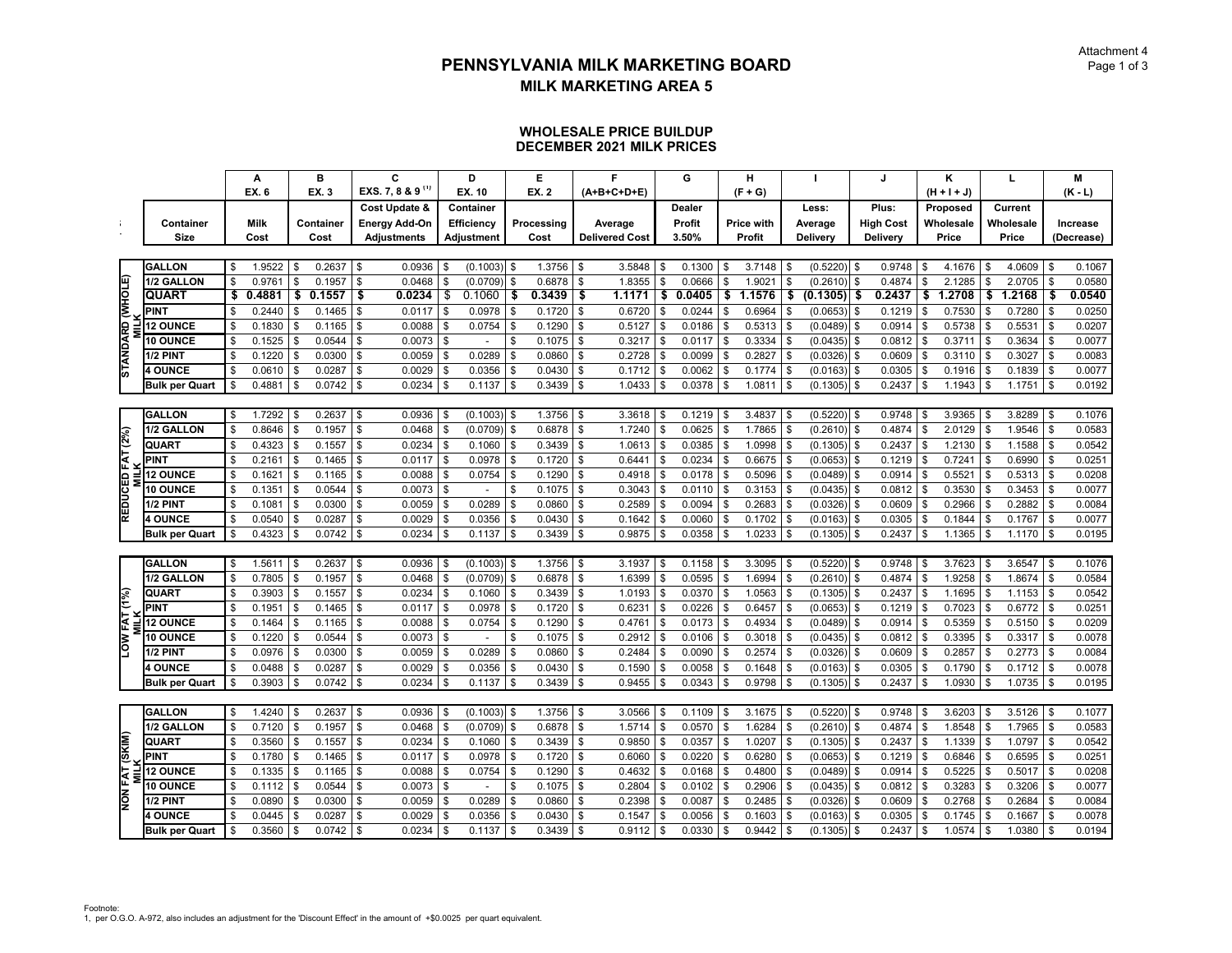#### **WHOLESALE PRICE BUILDUPDECEMBER 2021 MILK PRICES**

|                   |                              | A            |    | B         |            | C                            |     | D              |      | Е            |          | F                     |      | G             |    | н           |                           |               |     | J                |                | κ             |    | L         |                | м          |
|-------------------|------------------------------|--------------|----|-----------|------------|------------------------------|-----|----------------|------|--------------|----------|-----------------------|------|---------------|----|-------------|---------------------------|---------------|-----|------------------|----------------|---------------|----|-----------|----------------|------------|
|                   |                              | <b>EX.6</b>  |    | EX. 3     |            | EXS. 7, 8 & 9 <sup>(1)</sup> |     | EX. 10         |      | <b>EX. 2</b> |          | (A+B+C+D+E)           |      |               |    | $(F + G)$   |                           |               |     |                  |                | $(H + I + J)$ |    |           |                | $(K - L)$  |
|                   |                              |              |    |           |            | Cost Update &                |     | Container      |      |              |          |                       |      | <b>Dealer</b> |    |             |                           | Less:         |     | Plus:            |                | Proposed      |    | Current   |                |            |
| ÷                 | Container                    | <b>Milk</b>  |    | Container |            | Energy Add-On                |     | Efficiency     |      | Processing   |          | Average               |      | Profit        |    | Price with  |                           | Average       |     | <b>High Cost</b> |                | Wholesale     |    | Wholesale |                | Increase   |
|                   | Size                         | Cost         |    | Cost      |            | <b>Adjustments</b>           |     | Adjustment     |      | Cost         |          | <b>Delivered Cost</b> |      | 3.50%         |    | Profit      |                           | Delivery      |     | Delivery         |                | Price         |    | Price     |                | (Decrease) |
|                   |                              |              |    |           |            |                              |     |                |      |              |          |                       |      |               |    |             |                           |               |     |                  |                |               |    |           |                |            |
|                   | <b>GALLON</b>                | \$<br>2.1488 | \$ | 0.2637    | \$         | 0.0936                       | -96 | (0.1003)       | l \$ | 1.3756       | \$       | 3.7814                | - \$ | 0.1371        | \$ | $3.9185$ \$ |                           | $(0.5220)$ \$ |     | 0.9748           | \$             | 4.3713        | \$ | 4.2524    | l \$           | 0.1189     |
|                   | 1/2 GALLON                   | \$<br>1.0744 | \$ | 0.1957    | \$         | 0.0468                       |     | (0.0709)       | \$   | 0.6878       | \$       | 1.9338                | \$   | 0.0701        | \$ | 2.0039      | \$                        | (0.2610)      | \$  | 0.4874           | \$             | 2.2303        | \$ | 2.1663    | \$             | 0.0640     |
| <b>MILK</b>       | QUART                        | \$<br>0.5372 | \$ | 0.1557    | \$         | 0.0234                       |     | 0.1060         | \$   | 0.3439       | \$       | 1.1662                | \$   | 0.0423        | \$ | 1.2085      | \$                        | $(0.1305)$ \$ |     | 0.2437           | \$             | 1.3217        | \$ | 1.2647    | \$             | 0.0570     |
|                   | <b>PINT</b>                  | \$<br>0.2686 | \$ | 0.1465    | Ŝ.         | 0.0117                       | \$  | 0.0978         | \$   | 0.1720       | \$       | 0.6966                | \$   | 0.0253        | \$ | $0.7219$ \$ |                           | $(0.0653)$ \$ |     | $0.1219$ \$      |                | 0.7785        | \$ | 0.7519    | \$             | 0.0266     |
|                   | <b>12 OUNCE</b>              | 0.2015       | \$ | 0.1165    | \$         | 0.0088                       | \$  | 0.0754         | \$   | 0.1290       | \$       | 0.5312                | \$   | 0.0193        | \$ | 0.5505      | \$                        | (0.0489)      | \$  | 0.0914           | \$             | 0.5930        | \$ | 0.5711    | \$             | 0.0219     |
| FLAVORED          | 10 OUNCE                     | 0.1679       | \$ | 0.0544    | \$         | 0.0073                       | \$  |                | \$   | 0.1075       | \$       | 0.3371                | \$   | 0.0122        | \$ | 0.3493      | \$                        | $(0.0435)$ \$ |     | 0.0812           | \$             | 0.3870        | \$ | 0.3783    | \$             | 0.0087     |
|                   | 1/2 PINT                     | \$<br>0.1343 | \$ | 0.0300    | \$         | 0.0059                       | \$  | 0.0289         | \$   | 0.0860       | \$       | 0.2851                | \$   | 0.0103        | \$ | 0.2954      | $\sqrt{3}$                | $(0.0326)$ \$ |     | 0.0609           | $\sqrt{3}$     | 0.3237        | \$ | 0.3146    | $\mathfrak{s}$ | 0.0091     |
|                   | <b>4 OUNCE</b>               | \$<br>0.0672 | \$ | 0.0287    | \$         | 0.0029                       |     | 0.0356         | \$   | 0.0430       | \$       | 0.1774                | \$   | 0.0064        | \$ | 0.1838      | \$                        | $(0.0163)$ \$ |     | 0.0305           | \$             | 0.1980        | \$ | 0.1900    | \$             | 0.0080     |
|                   | <b>Bulk per Quart</b>        | 0.5372       | \$ | 0.0742    | $\sqrt{3}$ | 0.0234                       | \$  | 0.1137         | \$   | 0.3439       | \$       | 1.0924                | \$   | 0.0396        | \$ | 1.1320      | \$                        | $(0.1305)$ \$ |     | 0.2437           | \$             | 1.2452        | \$ | 1.2229    | \$             | 0.0223     |
|                   |                              |              |    |           |            |                              |     |                |      |              |          |                       |      |               |    |             |                           |               |     |                  |                |               |    |           |                |            |
|                   | <b>GALLON</b>                | \$<br>1.6912 | \$ | 0.2637    | \$         | 0.0936                       |     | (0.1003)       | \$   | 1.3756       | <b>S</b> | 3.3238                | \$   | 0.1206        | \$ | 3.4444      | - \$                      | $(0.5220)$ \$ |     | 0.9748           | \$             | 3.8972        | \$ | 3.8155    | $\mathbf{s}$   | 0.0817     |
|                   | 1/2 GALLON                   | 0.8456       | \$ | 0.1957    | \$         | 0.0468                       |     | (0.0709)       | \$   | 0.6878       | \$       | 1.7050                |      | 0.0618        | \$ | 1.7668      | \$                        | $(0.2610)$ \$ |     | 0.4874           | \$             | 1.9932        | S  | 1.9479    | \$             | 0.0453     |
| ₹                 | <b>QUART</b>                 | \$<br>0.4228 | \$ | 0.1557    | \$         | 0.0234                       | \$  | 0.1060         | -\$  | 0.3439       | Ŝ.       | 1.0518                | \$   | 0.0381        | \$ | 1.0899      | l \$                      | $(0.1305)$ \$ |     | 0.2437           | \$             | 1.2031        | \$ | 1.1555    | $\sqrt{3}$     | 0.0476     |
|                   | PINT                         | 0.2114       | \$ | 0.1465    | \$         | 0.0117                       |     | 0.0978         | \$   | 0.1720       | \$       | 0.6394                | \$   | 0.0232        | \$ | 0.6626      | - \$                      | (0.0653)      | \$  | 0.1219           | \$             | 0.7192        | \$ | 0.6973    | \$             | 0.0219     |
|                   | <b>12 OUNCE</b>              | 0.1586       | \$ | 0.1165    | \$         | 0.0088                       |     | 0.0754         |      | 0.1290       | \$       | 0.4883                |      | 0.0177        | \$ | 0.5060      | - \$                      | (0.0489)      | ∣\$ | 0.0914           | \$             | 0.5485        |    | 0.5301    | \$             | 0.0184     |
| FLAVORED<br>۽     | 10 OUNCE                     | \$<br>0.1321 | \$ | 0.0544    | \$         | 0.0073                       | \$  |                | \$   | 0.1075       | \$       | 0.3013                | \$   | 0.0109        | \$ | 0.3122      | -S                        | $(0.0435)$ \$ |     | 0.0812           | \$             | 0.3499        | \$ | 0.3442    | \$             | 0.0057     |
|                   | 1/2 PINT                     | \$<br>0.1057 | \$ | 0.0300    | \$         | 0.0059                       | \$  | 0.0289         | \$   | 0.0860       | \$       | 0.2565                | \$   | 0.0093        | \$ | 0.2658      | \$                        | $(0.0326)$ \$ |     | 0.0609           | \$             | 0.2941        | \$ | 0.2874    | \$             | 0.0067     |
|                   | 꾼 4 OUNCE                    | 0.0529       | \$ | 0.0287    | \$         | 0.0029                       |     | 0.0356         |      | 0.0430       | \$       | 0.1631                | \$   | 0.0059        | \$ | 0.1690      | - \$                      | $(0.0163)$ \$ |     | 0.0305           | \$             | 0.1832        | \$ | 0.1763    | \$             | 0.0069     |
|                   | <b>Bulk per Quart</b>        | \$<br>0.4228 | \$ | 0.0742    | \$         | 0.0234                       | \$  | 0.1137         | \$   | 0.3439       | \$       | 0.9780                | \$   | 0.0355        | \$ | 1.0135      | - \$                      | $(0.1305)$ \$ |     | 0.2437           | \$             | 1.1267        | \$ | 1.1137    | \$             | 0.0130     |
|                   |                              |              |    |           |            |                              |     |                |      |              |          |                       |      |               |    |             |                           |               |     |                  |                |               |    |           |                |            |
|                   | <b>GALLON</b>                | \$<br>1.5712 | \$ | 0.2637    | \$         | 0.0936                       |     | $(0.1003)$ \$  |      | 1.3756       | Ŝ.       | 3.2038                | \$   | 0.1162        | \$ | $3.3200$ \$ |                           | $(0.5220)$ \$ |     | 0.9748           | \$             | 3.7728        | \$ | 3.7442    | \$             | 0.0286     |
|                   | 1/2 GALLON                   | \$<br>0.7856 | \$ | 0.1957    | \$         | 0.0468                       | \$  | (0.0709)       | \$   | 0.6878       | \$       | 1.6450                | \$   | 0.0597        | \$ | 1.7047      | $\boldsymbol{\mathsf{S}}$ | $(0.2610)$ \$ |     | 0.4874           | \$             | 1.9311        | \$ | 1.9122    | $\mathfrak s$  | 0.0189     |
|                   | <b>QUART</b>                 | \$<br>0.3928 | \$ | 0.1557    | \$         | 0.0234                       | \$  | 0.1060         | \$   | 0.3439       | \$       | 1.0218                | \$   | 0.0371        | \$ | 1.0589      | $\sqrt{3}$                | $(0.1305)$ \$ |     | 0.2437           | \$             | 1.1721        | \$ | 1.1377    | \$             | 0.0344     |
| FLAVORED          | $\overline{\mathbf{z}}$ PINT | 0.1964       | \$ | 0.1465    | \$         | 0.0117                       | \$  | 0.0978         | \$   | 0.1720       | \$       | 0.6244                | \$   | 0.0226        | \$ | 0.6470      | <b>S</b>                  | $(0.0653)$ \$ |     | 0.1219           | \$             | 0.7036        | \$ | 0.6884    | \$             | 0.0152     |
|                   | 국12 OUNCE                    | 0.1473       | \$ | 0.1165    | \$         | 0.0088                       | \$  | 0.0754         | \$   | 0.1290       | \$       | 0.4770                | \$   | 0.0173        | \$ | 0.4943      | \$                        | $(0.0489)$ \$ |     | 0.0914           | \$             | 0.5368        | \$ | 0.5234    | \$             | 0.0134     |
| Ξ                 | 10 OUNCE                     | \$<br>0.1228 | \$ | 0.0544    | \$         | 0.0073                       | \$  | $\blacksquare$ | \$   | 0.1075       | \$       | 0.2920                | \$   | 0.0106        | \$ | 0.3026      | \$                        | $(0.0435)$ \$ |     | 0.0812           | \$             | 0.3403        | \$ | 0.3386    | \$             | 0.0017     |
|                   | $2$ <sub>1/2</sub> PINT      | 0.0982       | \$ | 0.0300    | \$         | 0.0059                       | \$  | 0.0289         | \$   | 0.0860       | \$       | 0.2490                | \$   | 0.0090        | \$ | 0.2580      | \$                        | $(0.0326)$ \$ |     | 0.0609           | \$             | 0.2863        | \$ | 0.2829    | \$             | 0.0034     |
|                   | <b>4 OUNCE</b>               | 0.0491       | \$ | 0.0287    | \$         | 0.0029                       | \$  | 0.0356         | \$   | 0.0430       | \$       | 0.1593                | \$   | 0.0058        | \$ | 0.1651      | - \$                      | $(0.0163)$ \$ |     | 0.0305           | \$             | 0.1793        | \$ | 0.1740    | \$             | 0.0053     |
|                   | <b>Bulk per Quart</b>        | \$<br>0.3928 | \$ | 0.0742    | S.         | 0.0234                       | \$  | 0.1137         | \$   | 0.3439       | Ŝ.       | 0.9480                | \$   | 0.0344        | \$ | 0.9824      | Ŝ.                        | $(0.1305)$ \$ |     | 0.2437           | \$             | 1.0956        | \$ | 1.0959    | \$             | (0.0003)   |
|                   |                              |              |    |           |            |                              |     |                |      |              |          |                       |      |               |    |             |                           |               |     |                  |                |               |    |           |                |            |
|                   | <b>GALLON</b>                | \$<br>1.9369 | S  | 0.2637    | \$         | 0.0936                       |     | (0.1003)       | - \$ | 1.3756       | \$       | 3.5695                | \$   | 0.1295        | \$ | 3.6990      | - \$                      | $(0.5220)$ \$ |     | 0.9748           | \$             | 4.1518        | \$ | 4.0022    | \$             | 0.1496     |
|                   | 1/2 GALLON                   | 0.9685       | \$ | 0.1957    | \$         | 0.0468                       |     | (0.0709)       | \$   | 0.6878       | \$       | 1.8279                | \$   | 0.0663        | \$ | 1.8942      | \$                        | $(0.2610)$ \$ |     | 0.4874           | \$             | 2.1206        | \$ | 2.0412    | \$             | 0.0794     |
|                   | QUART                        | \$<br>0.4842 | \$ | 0.1557    | \$         | 0.0234                       | \$  | 0.1060         | \$   | 0.3439       | Ŝ.       | 1.1132                | \$   | 0.0404        | \$ | 1.1536      | l \$                      | $(0.1305)$ \$ |     | 0.2437           | \$             | 1.2668        | \$ | 1.2021    | \$             | 0.0647     |
|                   | <b>PINT</b>                  | 0.2421       | \$ | 0.1465    | \$         | 0.0117                       | £.  | 0.0978         |      | 0.1720       | \$       | 0.6701                | \$   | 0.0243        | Ŝ. | 0.6944      | \$                        | (0.0653)      | \$  | 0.1219           | \$             | 0.7510        | \$ | 0.7206    | \$             | 0.0304     |
| <b>BUTTERMILK</b> | <b>12 OUNCE</b>              | 0.1816       | \$ | 0.1165    | \$         | 0.0088                       |     | 0.0754         |      | 0.1290       | \$       | 0.5113                | \$   | 0.0185        | \$ | 0.5298      | - \$                      | $(0.0489)$ \$ |     | 0.0914           | \$             | 0.5723        | \$ | 0.5476    | \$             | 0.0247     |
|                   | <b>10 OUNCE</b>              | \$<br>0.1513 | \$ | 0.0544    | S.         | 0.0073                       | \$  | $\sim$         | \$   | 0.1075       | \$       | 0.3205                | \$   | 0.0116        | \$ | 0.3321      | l \$                      | $(0.0435)$ \$ |     | 0.0812           | $\sqrt{3}$     | 0.3698        | \$ | 0.3588    | \$             | 0.0110     |
|                   | 1/2 PINT                     | 0.1211       | \$ | 0.0300    | \$         | 0.0059                       | £.  | 0.0289         |      | 0.0860       | \$       | 0.2719                | \$   | 0.0099        | \$ | 0.2818      | \$                        | (0.0326)      | \$  | 0.0609           | \$             | 0.3101        | \$ | 0.2990    | \$             | 0.0111     |
|                   | <b>OUNCE</b>                 | 0.0605       | \$ | 0.0287    | \$         | 0.0029                       |     | 0.0356         |      | 0.0430       | \$       | 0.1707                | \$   | 0.0062        | \$ | 0.1769      |                           | $(0.0163)$ \$ |     | 0.0305           | \$             | 0.1911        | \$ | 0.1821    | \$             | 0.0090     |
|                   | <b>Bulk per Quart</b>        | \$<br>0.4842 | \$ | 0.0742    | $\sqrt{3}$ | 0.0234                       | \$  | 0.1137         | \$   | 0.3439       | \$       | 1.0394                | \$   | 0.0377        | \$ | 1.0771      | <b>S</b>                  | $(0.1305)$ \$ |     | 0.2437           | $\mathfrak{S}$ | 1.1903        | \$ | 1.1604    | \$             | 0.0299     |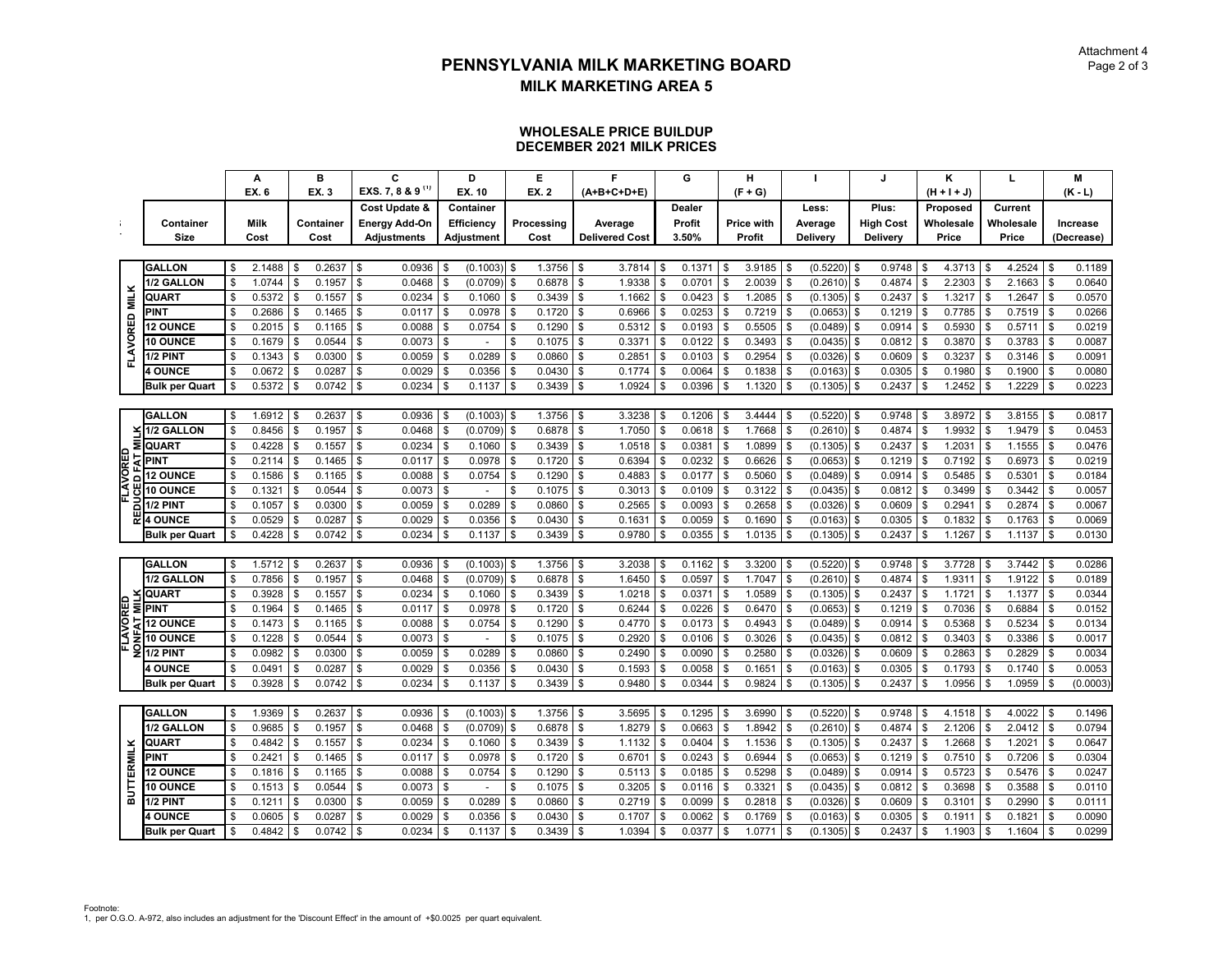#### **WHOLESALE PRICE BUILDUPDECEMBER 2021 MILK PRICES**

|                       | A      | в            | С                            | D                |             |                       |     | G             | н                 |                 |                  |      | n             |      |           |      | м          |
|-----------------------|--------|--------------|------------------------------|------------------|-------------|-----------------------|-----|---------------|-------------------|-----------------|------------------|------|---------------|------|-----------|------|------------|
|                       | EX. 6  | EX. 3        | EXS. 7, 8 & 9 <sup>(1)</sup> | EX. 10           | EX. 2       | $(A+B+C+D+E)$         |     |               | $(F + G)$         |                 |                  |      | $(H + I + J)$ |      |           |      | $(K - L)$  |
|                       |        |              | <b>Cost Update &amp;</b>     | <b>Container</b> |             |                       |     | <b>Dealer</b> |                   | Less:           | Plus:            |      | Proposed      |      | Current   |      |            |
| Container             | Milk   | Container    | <b>Energy Add-On</b>         | Efficiency       | Processing  | Average               |     | Profit        | <b>Price with</b> | Average         | <b>High Cost</b> |      | Wholesale     |      | Wholesale |      | Increase   |
| Size                  | Cost   | Cost         | Adjustments                  | Adjustment       | Cost        | <b>Delivered Cost</b> |     | 3.50%         | Profit            | <b>Delivery</b> | <b>Delivery</b>  |      | Price         |      | Price     |      | (Decrease) |
|                       |        |              |                              |                  |             |                       |     |               |                   |                 |                  |      |               |      |           |      |            |
| <b>GALLON</b>         | 3.6984 | \$<br>0.2637 | 0.0936                       | $(0.1003)$ \$    | 1.3756      | 5.3310                | \$  | 0.1934        | $5.5244$ \ \$     | $(0.5220)$ \$   | 0.9748           | Ŝ.   | 5.9772        | - \$ | 5.8391    | \$   | 0.1381     |
| 1/2 GALLON            | .8492  | 0.1957       | 0.0468                       | $(0.0709)$ \$    | 0.6878      | 2.7086                |     | 0.0982        | 2.8068 \$         | $(0.2610)$ \$   | 0.4874           | - \$ | 3.0332        |      | 2.9597    | \$   | 0.0735     |
| <b>QUART</b>          | 0.9246 | 0.1557       | 0.0234                       | 0.1060           | 0.3439      | 1.5536                |     | 0.0563        | $1.6099$ \$       | (0.1305)        | 0.2437           | \$   | .7231         |      | .6614     | - \$ | 0.0617     |
| <b>PINT</b>           | 0.4623 | 0.1465       | 0.0117                       | 0.0978           | 0.1720      | 0.8903                |     | 0.0323        | $0.9226$ \$       | $(0.0653)$ \$   | 0.1219           | - \$ | 0.9792        |      | 0.9503    | -\$  | 0.0289     |
| <b>12 OUNCE</b>       | 0.3467 | 0.1165       | 0.0088                       | 0.0754           | 0.1290      | 0.6764                |     | 0.0245        | $0.7009$ \$       | $(0.0489)$ \$   | 0.0914           | \$   | 0.7434        |      | 0.7198    | \$   | 0.0236     |
| 10 OUNCE              | 0.2889 | 0.0544       | 0.0073                       |                  | 0.1075      | 0.4581                |     | 0.0166        | 0.4747            | (0.0435)        | 0.0812           |      | 0.5124        |      | 0.5024    | \$   | 0.0100     |
| 1/2 PINT              | 0.2312 | 0.0300       | 0.0059                       | 0.0289           | 0.0860      | 0.3820                |     | 0.0139        | $0.3959$ \$       | $(0.0326)$ \$   | 0.0609           | - \$ | 0.4242        |      | 0.4138    | - \$ | 0.0104     |
| <b>4 OUNCE</b>        | 0.1156 | 0.0287       | 0.0029                       | 0.0356           | 0.0430      | 0.2258                |     | 0.0082        | 0.2340            | $(0.0163)$ \$   | 0.0305           | -S   | 0.2482        |      | 0.2395    | \$   | 0.0087     |
| <b>Bulk per Quart</b> | 0.9246 | 0.0742       | 0.0234                       | 0.1137           | $0.3439$ \$ | 1.4798                | -\$ | 0.0537        | .5335             | $(0.1305)$ \$   | 0.2437           | -\$  | .6467         |      | 1.6196    | \$   | 0.0271     |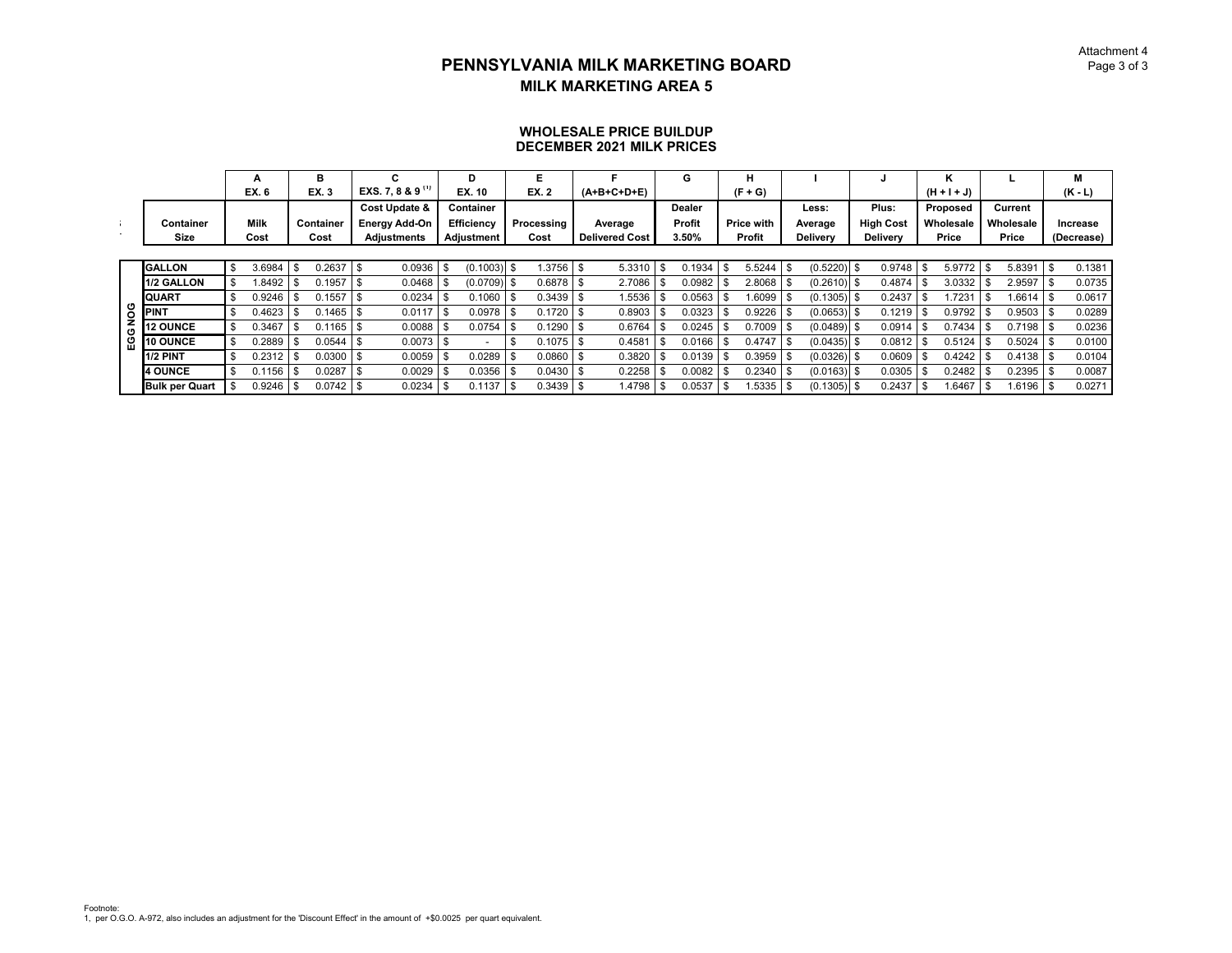|                                 |                       | A            | в               |                         | C               | D            |    | E         | F          | G          |
|---------------------------------|-----------------------|--------------|-----------------|-------------------------|-----------------|--------------|----|-----------|------------|------------|
|                                 |                       | EX. 11       |                 |                         |                 |              |    | (A+B+C+D) |            | $(E - F)$  |
|                                 |                       | Proposed     | 12.0%           |                         | <b>In-Store</b> | 2.7%         |    | Proposed  | Current    |            |
|                                 | Container             | Wholesale    | <b>Deepest</b>  |                         | Handling        | <b>Store</b> |    | Retail    | Retail     | Increase   |
|                                 | <b>Size</b>           | Price        | <b>Discount</b> | \$                      | 0.1663          | Profit       |    | Price     | Price      | (Decrease) |
|                                 |                       |              |                 |                         |                 |              |    |           |            |            |
|                                 | <b>GALLON</b>         | \$<br>4.1676 | \$<br>(0.5001)  | \$                      | 0.6652          | \$<br>0.1202 | \$ | 4.45      | \$<br>4.36 | \$<br>0.09 |
|                                 | 1/2 GALLON            | \$<br>2.1285 | \$<br>(0.2554)  | \$                      | 0.3326          | \$<br>0.0612 | \$ | 2.27      | \$<br>2.21 | \$<br>0.06 |
|                                 | QUART                 | \$<br>1.2708 | \$<br>(0.1525)  | $\overline{\mathbf{s}}$ | 0.1663          | \$<br>0.0356 | s  | 1.32      | \$<br>1.27 | \$<br>0.05 |
|                                 | PINT                  | \$<br>0.7530 | \$<br>(0.0904)  | \$                      | 0.0832          | \$<br>0.0207 | \$ | 0.77      | \$<br>0.74 | \$<br>0.03 |
| STANDARD (WHOLE)<br><b>MILK</b> | <b>12 OUNCE</b>       | \$<br>0.5738 | \$<br>(0.0689)  | \$                      | 0.0624          | \$<br>0.0157 | \$ | 0.58      | \$<br>0.56 | \$<br>0.02 |
|                                 | <b>10 OUNCE</b>       | \$<br>0.3711 | \$<br>(0.0445)  | \$                      | 0.0520          | \$<br>0.0105 | \$ | 0.39      | \$<br>0.38 | \$<br>0.01 |
|                                 | 1/2 PINT              | \$<br>0.3110 | \$<br>(0.0373)  | \$                      | 0.0416          | \$<br>0.0087 | \$ | 0.32      | \$<br>0.32 | \$         |
|                                 | <b>4 OUNCE</b>        | \$<br>0.1916 | \$<br>(0.0230)  | \$                      | 0.0208          | \$<br>0.0053 | \$ | 0.20      | \$<br>0.19 | \$<br>0.01 |
|                                 | <b>Bulk per Quart</b> | \$<br>1.1943 | \$<br>(0.1433)  | \$                      | 0.1663          | \$<br>0.0338 | \$ | 1.25      | \$<br>1.23 | \$<br>0.02 |
|                                 |                       |              |                 |                         |                 |              |    |           |            |            |
|                                 | <b>GALLON</b>         | \$<br>3.9365 | \$<br>(0.4724)  | \$                      | 0.6652          | \$<br>0.1146 | \$ | 4.24      | \$<br>4.15 | \$<br>0.09 |
|                                 | 1/2 GALLON            | \$<br>2.0129 | \$<br>(0.2415)  | \$                      | 0.3326          | \$<br>0.0584 | \$ | 2.16      | \$<br>2.11 | \$<br>0.05 |
| REDUCED FAT (2%)                | <b>QUART</b>          | \$<br>1.2130 | \$<br>(0.1456)  | \$                      | 0.1663          | \$<br>0.0342 | \$ | 1.27      | \$<br>1.22 | \$<br>0.05 |
|                                 | <b>PINT</b>           | \$<br>0.7241 | \$<br>(0.0869)  | \$                      | 0.0832          | \$<br>0.0200 | \$ | 0.74      | \$<br>0.72 | \$<br>0.02 |
| <b>MILK</b>                     | <b>12 OUNCE</b>       | \$<br>0.5521 | \$<br>(0.0663)  | \$                      | 0.0624          | \$<br>0.0152 | \$ | 0.56      | \$<br>0.54 | \$<br>0.02 |
|                                 | <b>10 OUNCE</b>       | \$<br>0.3530 | \$<br>(0.0424)  | \$                      | 0.0520          | \$<br>0.0101 | \$ | 0.37      | \$<br>0.37 | \$         |
|                                 | 1/2 PINT              | \$<br>0.2966 | \$<br>(0.0356)  | \$                      | 0.0416          | \$<br>0.0084 | \$ | 0.31      | \$<br>0.30 | \$<br>0.01 |
|                                 | <b>4 OUNCE</b>        | \$<br>0.1844 | \$<br>(0.0221)  | \$                      | 0.0208          | \$<br>0.0051 | \$ | 0.19      | \$<br>0.18 | \$<br>0.01 |
|                                 | Bulk per Quart        | \$<br>1.1365 | \$<br>(0.1364)  | \$                      | 0.1663          | \$<br>0.0324 | \$ | 1.20      | \$<br>1.18 | \$<br>0.02 |
|                                 |                       |              |                 |                         |                 |              |    |           |            |            |
|                                 | <b>GALLON</b>         | \$<br>3.7623 | \$<br>(0.4515)  | \$                      | 0.6652          | \$<br>0.1103 | \$ | 4.09      | \$<br>3.99 | \$<br>0.10 |
|                                 | 1/2 GALLON            | \$<br>1.9258 | \$<br>(0.2311)  | \$                      | 0.3326          | \$<br>0.0563 | \$ | 2.08      | \$<br>2.03 | \$<br>0.05 |
|                                 | QUART                 | \$<br>1.1695 | \$<br>(0.1403)  | \$                      | 0.1663          | \$<br>0.0332 | \$ | 1.23      | \$<br>1.18 | \$<br>0.05 |
|                                 | PINT                  | \$<br>0.7023 | \$<br>(0.0843)  | \$                      | 0.0832          | \$<br>0.0195 | \$ | 0.72      | \$<br>0.70 | \$<br>0.02 |
| <b>MILK</b>                     | <b>12 OUNCE</b>       | \$<br>0.5359 | \$<br>(0.0643)  | \$                      | 0.0624          | \$<br>0.0148 | \$ | 0.55      | \$<br>0.53 | \$<br>0.02 |
| LOWFAT (1%)                     | <b>10 OUNCE</b>       | \$<br>0.3395 | \$<br>(0.0407)  | \$                      | 0.0520          | \$<br>0.0097 | \$ | 0.36      | \$<br>0.35 | \$<br>0.01 |
|                                 | 1/2 PINT              | \$<br>0.2857 | \$<br>(0.0343)  | \$                      | 0.0416          | \$<br>0.0081 | \$ | 0.30      | \$<br>0.29 | \$<br>0.01 |
|                                 | <b>4 OUNCE</b>        | \$<br>0.1790 | \$<br>(0.0215)  | \$                      | 0.0208          | \$<br>0.0049 | \$ | 0.18      | \$<br>0.18 | \$         |
|                                 | <b>Bulk per Quart</b> | \$<br>1.0930 | \$<br>(0.1312)  | \$                      | 0.1663          | \$<br>0.0313 | \$ | 1.16      | \$<br>1.14 | \$<br>0.02 |
|                                 |                       |              |                 |                         |                 |              |    |           |            |            |
|                                 | <b>GALLON</b>         | \$<br>3.6203 | \$<br>(0.4344)  | \$                      | 0.6652          | \$<br>0.1069 | \$ | 3.96      | \$<br>3.86 | \$<br>0.10 |
|                                 | 1/2 GALLON            | \$<br>1.8548 | \$<br>(0.2226)  | \$                      | 0.3326          | \$<br>0.0545 | \$ | 2.02      | \$<br>1.97 | \$<br>0.05 |
|                                 | QUART                 | \$<br>1.1339 | \$<br>(0.1361)  | \$                      | 0.1663          | \$<br>0.0323 | \$ | 1.20      | \$<br>1.15 | \$<br>0.05 |
|                                 | PINT                  | \$<br>0.6846 | \$<br>(0.0822)  | \$                      | 0.0832          | \$<br>0.0190 | \$ | 0.70      | \$<br>0.68 | \$<br>0.02 |
| <b>MILK</b>                     | <b>12 OUNCE</b>       | \$<br>0.5225 | \$<br>(0.0627)  | \$                      | 0.0624          | \$<br>0.0145 | \$ | 0.54      | \$<br>0.52 | \$<br>0.02 |
| NONFAT (SKIM)                   | 10 OUNCE              | \$<br>0.3283 | \$<br>(0.0394)  | \$                      | 0.0520          | \$<br>0.0095 | \$ | 0.35      | \$<br>0.34 | \$<br>0.01 |
|                                 | 1/2 PINT              | \$<br>0.2768 | \$<br>(0.0332)  | \$                      | 0.0416          | \$<br>0.0079 | \$ | 0.29      | \$<br>0.29 | \$         |
|                                 | <b>4 OUNCE</b>        | \$<br>0.1745 | \$<br>(0.0209)  | \$                      | 0.0208          | \$<br>0.0048 | \$ | 0.18      | \$<br>0.17 | \$<br>0.01 |
|                                 | <b>Bulk per Quart</b> | \$<br>1.0574 | \$<br>(0.1269)  | \$                      | 0.1663          | \$<br>0.0304 | \$ | 1.13      | \$<br>1.11 | \$<br>0.02 |